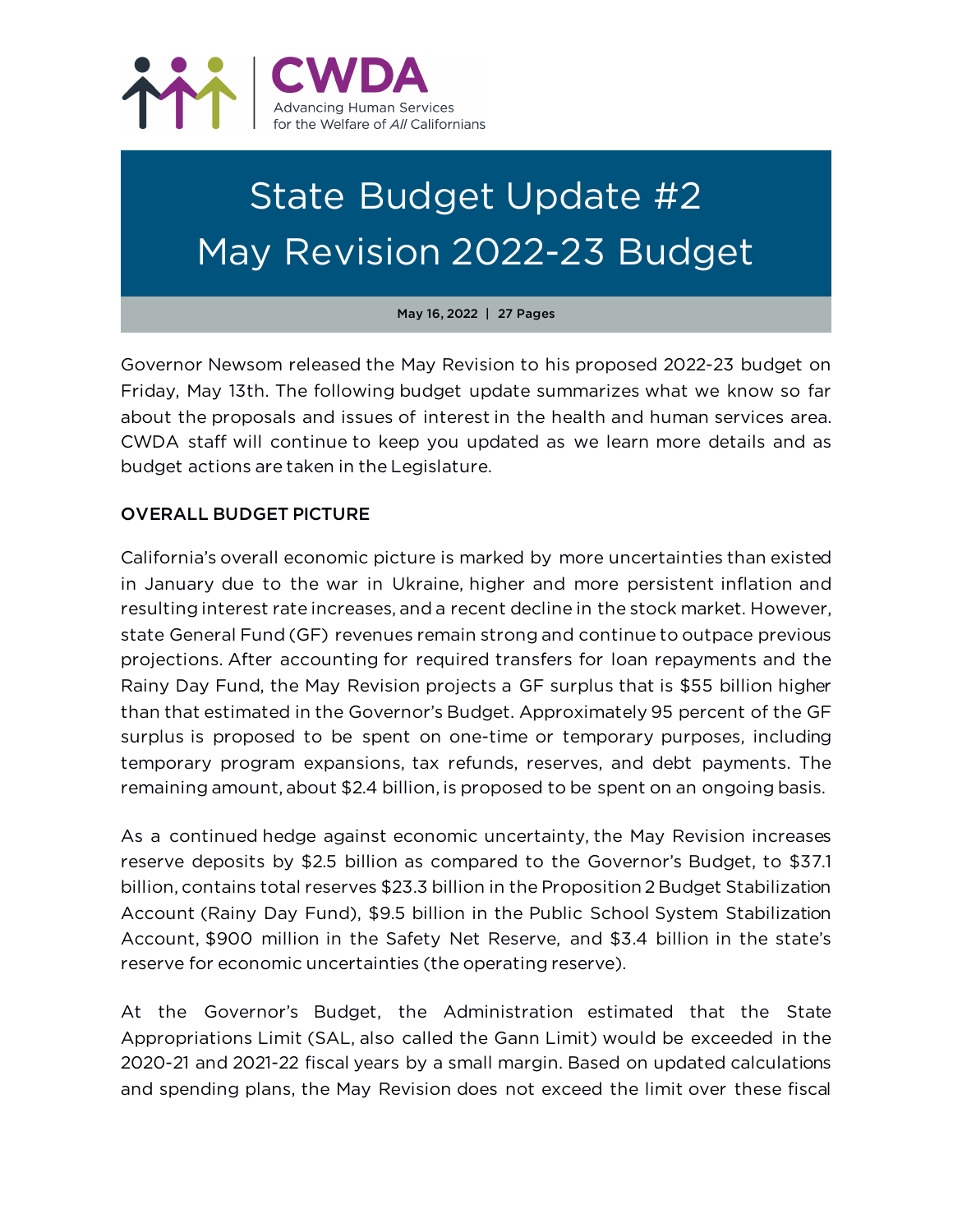years, but notes that the limit may be exceeded in future fiscal years. However, the Legislative Analyst's Office (LAO), in their *initial comments* on the Governor's May Revision proposal released this morning, estimates that the SAL will be exceeded by \$3.4 billion in 2022-23 and as much as \$20 billion more in 2023-24. While it is important to note that the 2022-23 and 2023-24 SAL estimates will continue to be recalculated over the coming year and will be affected by future revenue growth and expenditure choices, the SAL is likely to play a role in budget development for the foreseeable future.

# OVERALL REALIGNMENT REVENUES

Realignment revenue performance continues to be strong. Robust consumer goods spending and an increased inflation forecast result in sales tax revenues that exceed the projections of the Governor's Budget released in January in both 1991 and 2011 Realignments. The details for each realignment are provided below.

# 1991 Realignment

At the Governor's Budget, overall 1991 Realignment revenues were estimated to grow by about 5 percent in 2021-22 over the 2020-21 base, and another 3.5 percent in 2022-23. As of the May Revision, 1991 Realignment revenue projections have further improved. Overall revenues are now estimated to grow by about 9 percent in 2021-22 and another almost 5 percent in 2022-23. This translates into a growth rate for the Social Services Subaccount of about 2.5 percent in 2021-22 and another 1.9 percent in 2022-23. The growth rate for the Social Services Subaccount is lower than the overall 1991 Realignment revenue growth rate because the Social Services Subaccount does not benefit from any General Growth revenues, which is where most of the Sales Tax and VLF revenue growth is going. The Social Services Subaccount only grows by the amount of Caseload Growth, which is determined by actual county expenditures on social services programs funded through 1991 Realignment. Caseload growth is \$70 million in 2021-22 and another estimated \$77 million in 2022-23, and will be fully funded.

## 2011 Realignment

At the Governor's Budget, 2011 Realignment sales tax revenues were estimated to grow by about 7.5 percent in 2021-22, and another 4 percent in 2022-23. As with 1991 Realignment, 2011 Realignment revenue projections are also improved as of the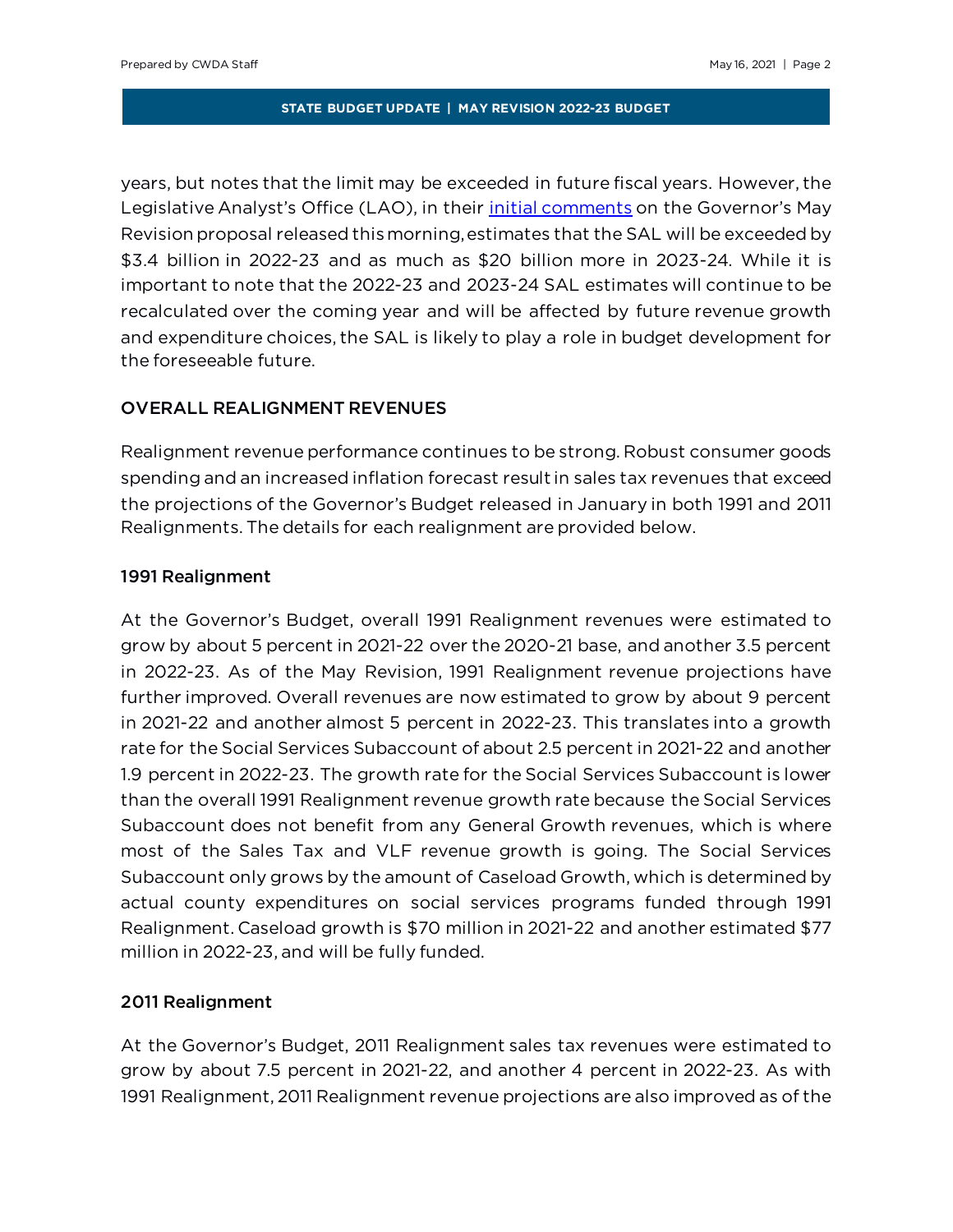May Revision. 2011 Realignment sales tax revenues are estimated to grow by about 13 percent in 2021-22 and another 5 percent in 2022-23. This translates into growth of \$342.7 million for the Protective Services Subaccount and \$380.7 million for the Behavioral Health Subaccount in 2021-22. For 2022-23, growth is projected to be \$150.4 million and \$167.2 million for the Protective Services and Behavioral Health Subaccounts, respectively.

# DISASTER PREPAREDNESS, RESPONSE, AND RECOVERY

# Proposed Office of Resilience and Response Across Health and Human Services Organizations

California Health and Human Services (CalHHS) Agency is requesting resources to establish an Office of Resilience and Response (ORR) to coordinate emergency management and natural disaster resilience functions, which are currently spread across 12 departments and five offices. CalHHS requests \$2.5 million GF annually on a three-year limited-term basis and nine permanent positions to conduct planning, policymaking, coordinating activities, and resources to provide oversight and leverage the All-Hazards Dashboard. ORR will oversee five critical program areas including preparedness, response, recovery, mitigation/resilience, and long-term projects.

# State Disaster Operations Staffing

DSS is requesting \$2.3 million to support 12.0 permanent positions to strengthen disaster services capabilities for response and recovery of increasingly complex disasters and emergency events impacting the health and welfare of our communities, including the State's most vulnerable populations. The Disaster Services Branch, formally established in 2019, currently has 32 permanent positions. The newly proposed staff will address ongoing workload and allow the Department to establish a third emergency response region consistent with the California Office of Emergency Services' Disaster Response Administrative Regions.

## HOUSING AND HOMELESSNESS

A significant amount of funding has been proposed in the May Revision for various housing and homelessness initiatives. A few key items are detailed below.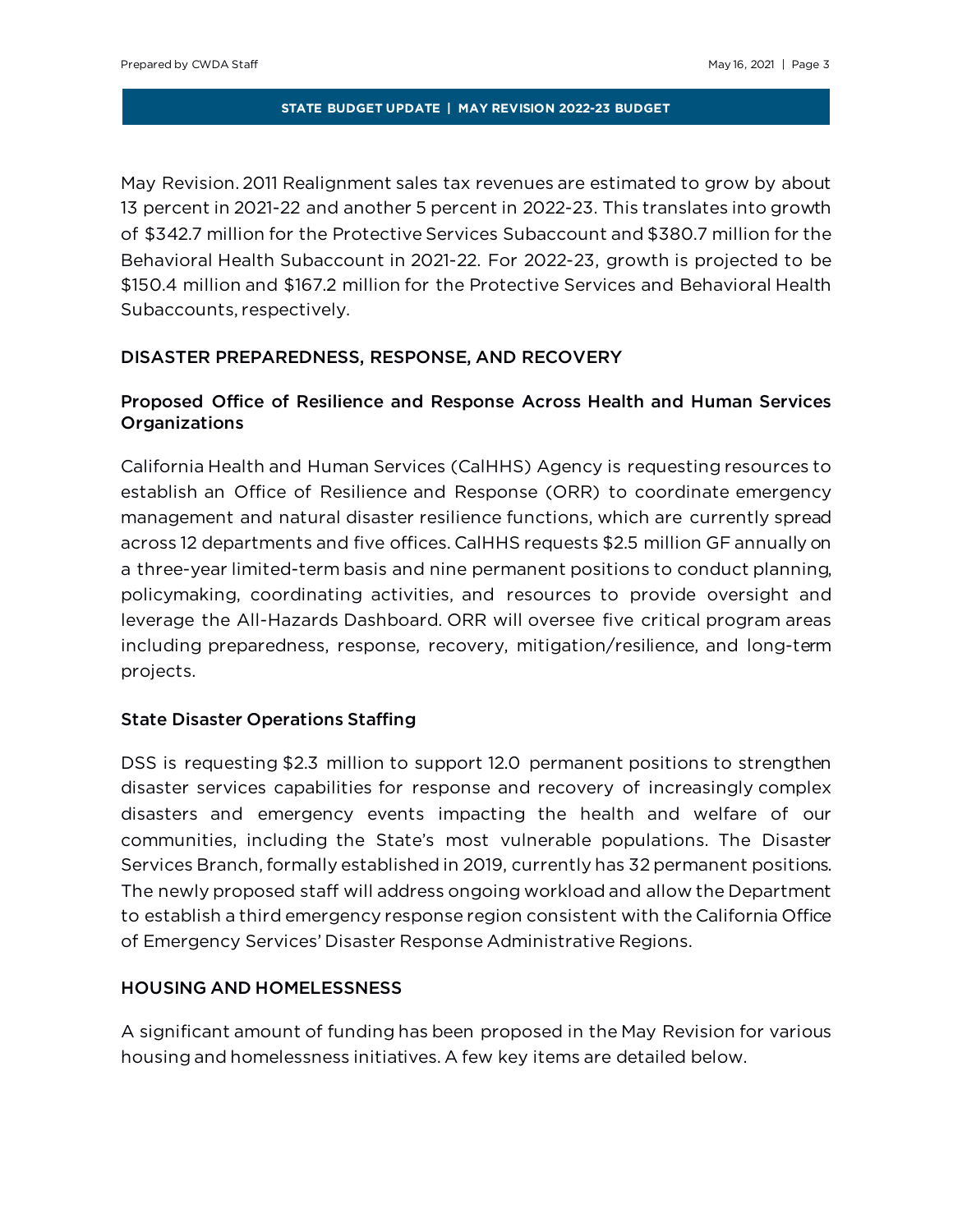# Homekey

The May Revision included an additional \$150 million GF to Homekey in 2021-22, for a total of \$2.9 billion in Homekey funding over two years.

# Homeless Housing, Assistance and Prevention (HHAP)

The current level of funding for HHAP for 2022-23 is \$1 billion. The Administration indicates it would like to extend HHAP at current levels for additional years beyond 2022-23, pending further discussion with the Legislature on outcomes and accountability.

# Community Assistance, Recovery and Empowerment (CARE Court)

The CARE court is a proposal by the Governor to serve severely Californians living with untreated schizophrenia spectrum or other psychotic disorder by providing a court-ordered plan for behavioral health services and supports, including housing supports. The May Revision includes \$64.7 million for state departments and the judicial branch and notes that the Administration will continueto work with counties on estimating their costs.

# MEDI-CAL AND HEALTH CARE SERVICES

## Program Funding and Caseload

The total Medi-Cal budget is estimated to be \$121.88 billion (\$25.1 billion GF) in 2021- 22 and \$135.54 billion (\$36.6 billion GF) in 2022-23 for the May Revision. The May Revision continues to assume a caseload increase of approximately 6.6 percent from 2020-21 compared to 2021-22, totaling approximately 14.37 million beneficiaries, largely due to the COVID-19 pandemic. The May Revision assumes a slight caseload increase of 0.6 percent from 2021-22 as compared to 2022-23, totaling approximately 14.46 million beneficiaries, based on point-in-time assumptions that the PHE end date will be July 15, 2022, and that Medi-Cal redetermination activities beginning August 2022 will offset caseload growth. Please note that the Department of Health Care Services (DHCS) only had information about the PHE lift based on a point-in-time. The federal government committed to provide states will at least 60 days notice on the ending of the PHE and this date has passed as of today; therefore, the projected PHE end date of July 15, 2022, as stated above, appears that it will be extended, resulting in a change in the projected caseload growth for 2022-23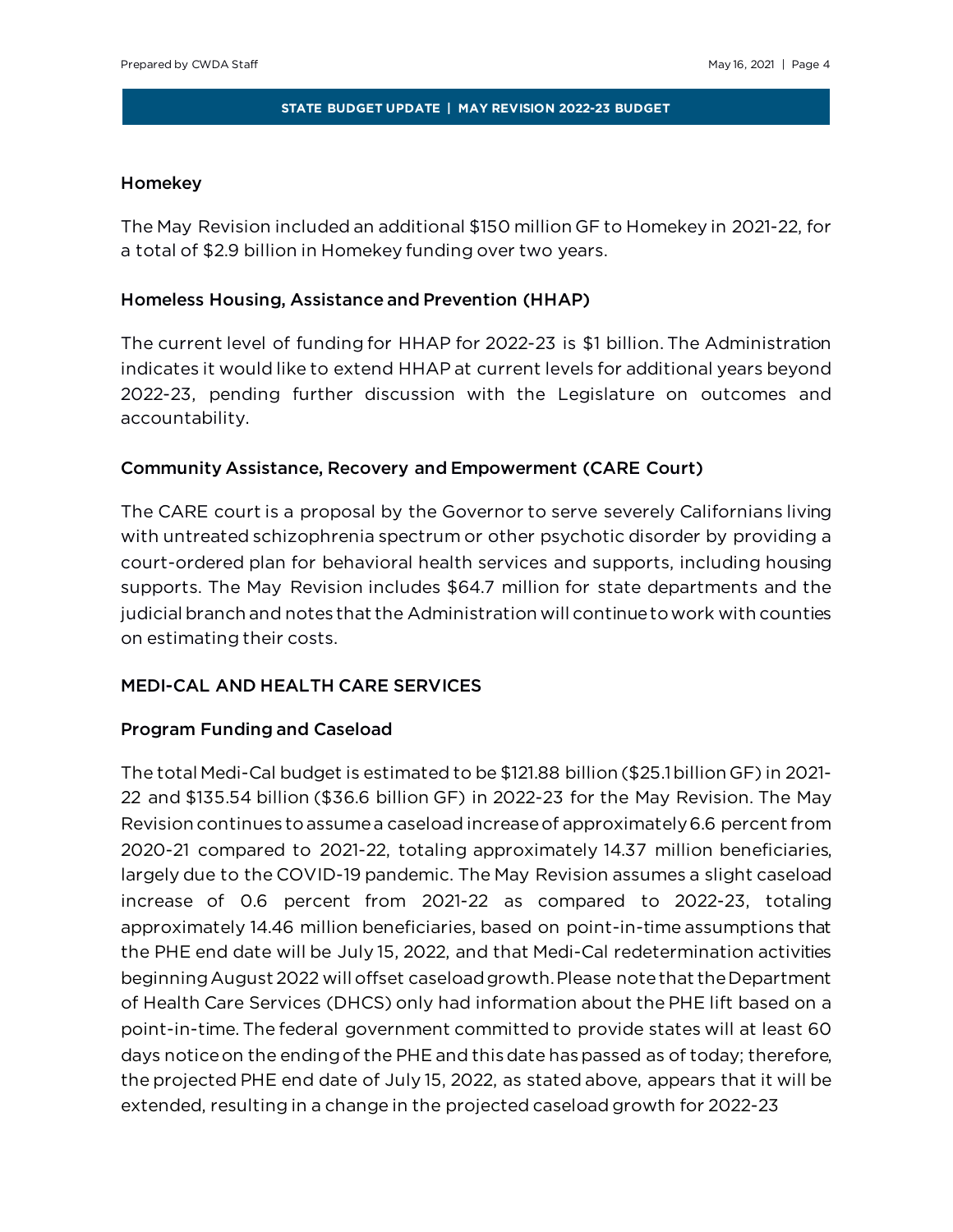## County Medi-Cal Administration Funding

The May Revision includes a total of approximately \$2.27 billion (\$1.13 billion GF) in county administrative funding for 2022-23. This includes an increase of \$66 million (\$33 million GF) in 2022-23 based on an adjustment to the current funding level using the projected increase in the California Consumer Price Index, in accordance with the current budgeting methodology agreed to by CWDA and the Administration. However, while the DHCS' Local Assistance Estimate notes that the updated projected CA CPI is 3.01 percent, the updated fiscal year CA CPI percentage for the May Revision calculated by the Department of Finance is actually 5.1 percent. We assume this is an inadvertent technical error and have reached out to DHCS staff to alert them to the discrepancy and ensure the that the required funding is provided in the budget.

# Preparing for the Ending of the Public Health Emergency

To prepare for the end of the PHE, the May Revision proposes to permanently extend flexibilities that have helped improve the delivery of health care services for beneficiaries. The only affected flexibility related to eligibility would expand hospital presumptive eligibility to include older adults (65 years of age and older), the disabled, and blind population, as well as expanding the current PE coverage period across all PE coverage croups to two periods within a 12-month timeframe.

In preparation for the resumption of normal eligibility operations, the May Revision reflects a shift of half of the funding (\$36.5 million total funds, for a total of \$110 million total funds in the budget year) provided in the current year to counties for the redetermination workload associated with the eventual lift in the PHE to the budget year, based on updated timing on when redetermination activities will need to begin.

Additionally, the Administration noted the following proposals and existing policy to maximize continuity of coverage for beneficiaries:

• Health Enrollment Navigators Project:The May Revision includes an additional \$60 million (\$30 million GF) to continue the Health Enrollment Navigators Project, effective July 2022 through 2025-26. The additional funding will go towards continuing project activities, with an emphasis on COVID-19 PHE related activities to help beneficiaries retain Medi-Cal coverage, such as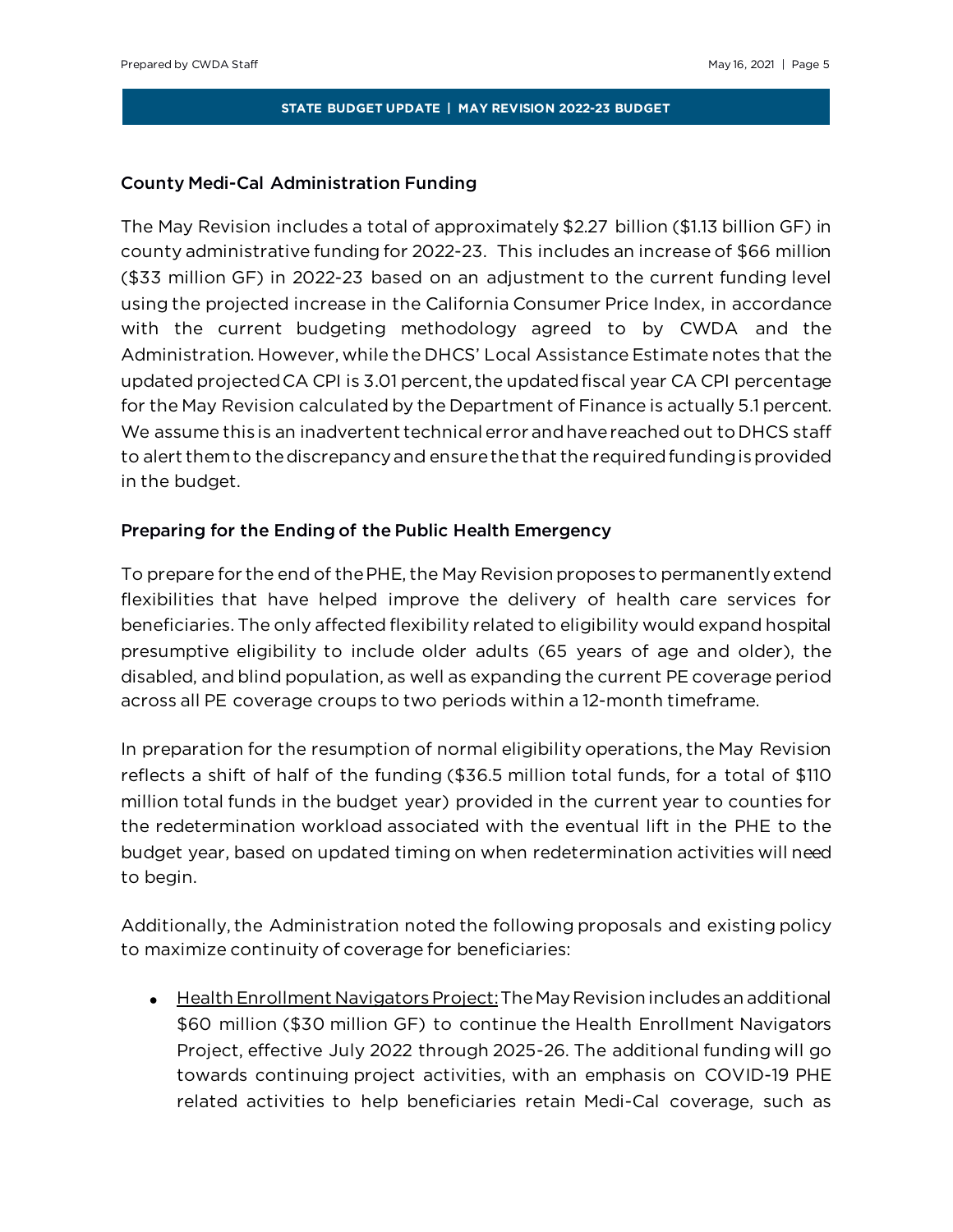providing assistance on annual renewals, reporting updated contact information, as well as engaging in outreach, application assistance, enrollment, and retention of difficult-to-reach target populations, and promoting enrollment in the Medi-Cal expansions to income-eligible individuals regardless of immigration status.

• Media and Outreach Campaign: A budget proposal (April 1 proposal) included \$25 million (\$12.5 million GF) for a media and outreach campaign to encourage beneficiaries to update their contact information with their counties, and to educate beneficiaries of activities associated with the ending of the PHE.

## Expansion of Full-Scope Medi-Cal Coverage Regardless of Immigration Status

The May Revision includes \$67 million total funds (\$53 million GF) in 2021-22 and \$745 million total funds (\$628 GF) in 2022-23 for benefit costs to expand full-scope Medi-Cal benefits to older adults. This is an increase of \$15 million total funds (\$12 million GF) in 2021-22 and \$155 million total funds (\$132 million GF) in 2022-23 due to an increase in estimated eligible beneficiaries from the original projection based on more recent data on enrollment by this population in restricted scope coverage.

For the proposed expansion to the 26-49 population, the May Revision assumes costs of \$834 million total funds (\$625 million GF) in 2023-24 for a January 1, 2024 implementation, gradually growing to an ongoing cost of \$2.6 billion total funds (\$2.1 billion GF), including In-Home Supportive Services (IHSS) costs budgeted with the Department of Social Services.

#### IN-HOME SUPPORTIVE SERVICES

#### Caseload and Overall Funding

The Governor's Budget includes \$19.5 billion (\$6.5 billion GF) for IHSS in 2022-23. Average monthly caseload growth estimates remain similar to the Governor's January budget projections and are expected to grow by just 2.9 percent in 2021- 22, resulting in 583,516 cases, and by 2.9 percent in 2022-23, resulting in 600,627 cases. Average weighted hours per case continue to increase year-over-year and are estimated to be 119.1 in 2021-22 and are projected to rise to 120.1 hours in 2022-23. The average cost per hour in the Individual Provider mode is estimated to be \$17.94 in 2021-22 and \$18.69 in 2022-23.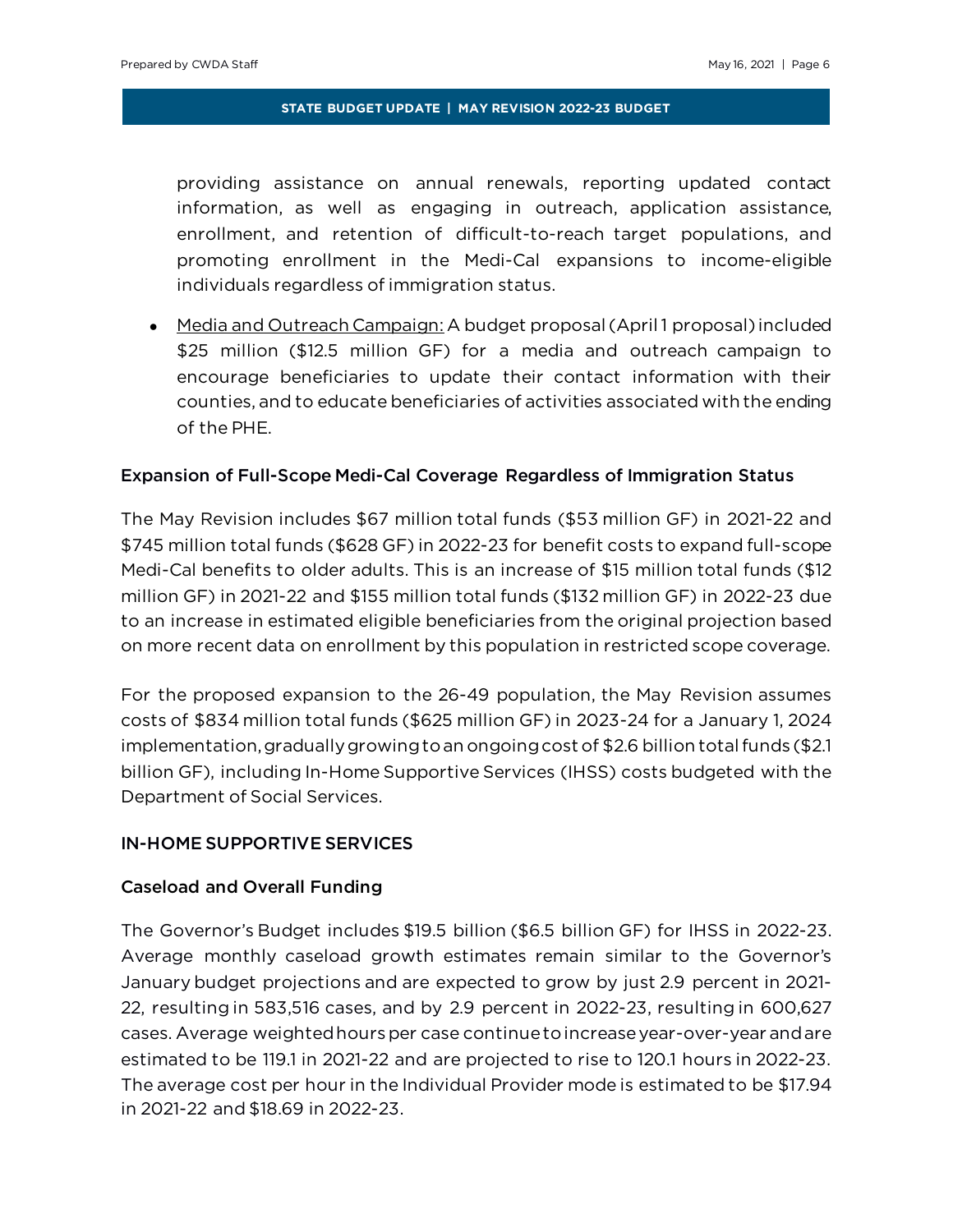## IHSS Basic Services

For 2022-23, IHSS basic service costs are projected to increase by \$317.4 million (\$162.7 million GF) due to continued caseload growth, higher hours per case, and higher costs per hour associated with the increase in minimum wage from \$15.00 to \$15.50 effective January 1, 2023. Total IHSS Basic Services costs are projected to be \$15.7 billion (\$7.2 billion GF) in 2022-23.

## County IHSS Maintenance of Effort (MOE)

The May Revision includes an estimated county IHSS MOE amount of \$1.85 billion in 2022-23. The 2021-22 MOE adjustments based on locally negotiated county wage, health benefit, non-health benefit and contract rate increases identified in the 2022 May Revision equal \$8.58 million. The four-percent annual inflation factor applied to the county IHSS MOE is estimated to be \$71.3 million in 2022-23.

## SB 80 Collective Bargaining Changes

Beginning January 1, 2022, and pursuant to legislation passed last year, the share of cost for wages above the minimum age of \$15 per hour remains at 65 percent state and 35 percent county (instead of becoming 35 percent state and 64 percent county, as was scheduled to occur under previous law). In addition, the legislation continues state participation in the 10-percent-over-3-years option. The May Revision includes \$456.3 million total (\$132.5 million GF) for associated costs in 2022-23.

Additionally, the Administration has indicated it will pursue TBL to clarify that the 7 percent withholding of a county's IHSS MOE, pursuant to W&I Code 12306.61(i), is one-time, not ongoing, and may be applied in any fiscal year.

## County IHSS Administration

The Governor's Budget for IHSS includes \$319 million GF (\$633.9 million total funds) for county base administration funding, an increase of \$9.2 million GF over 2021-22.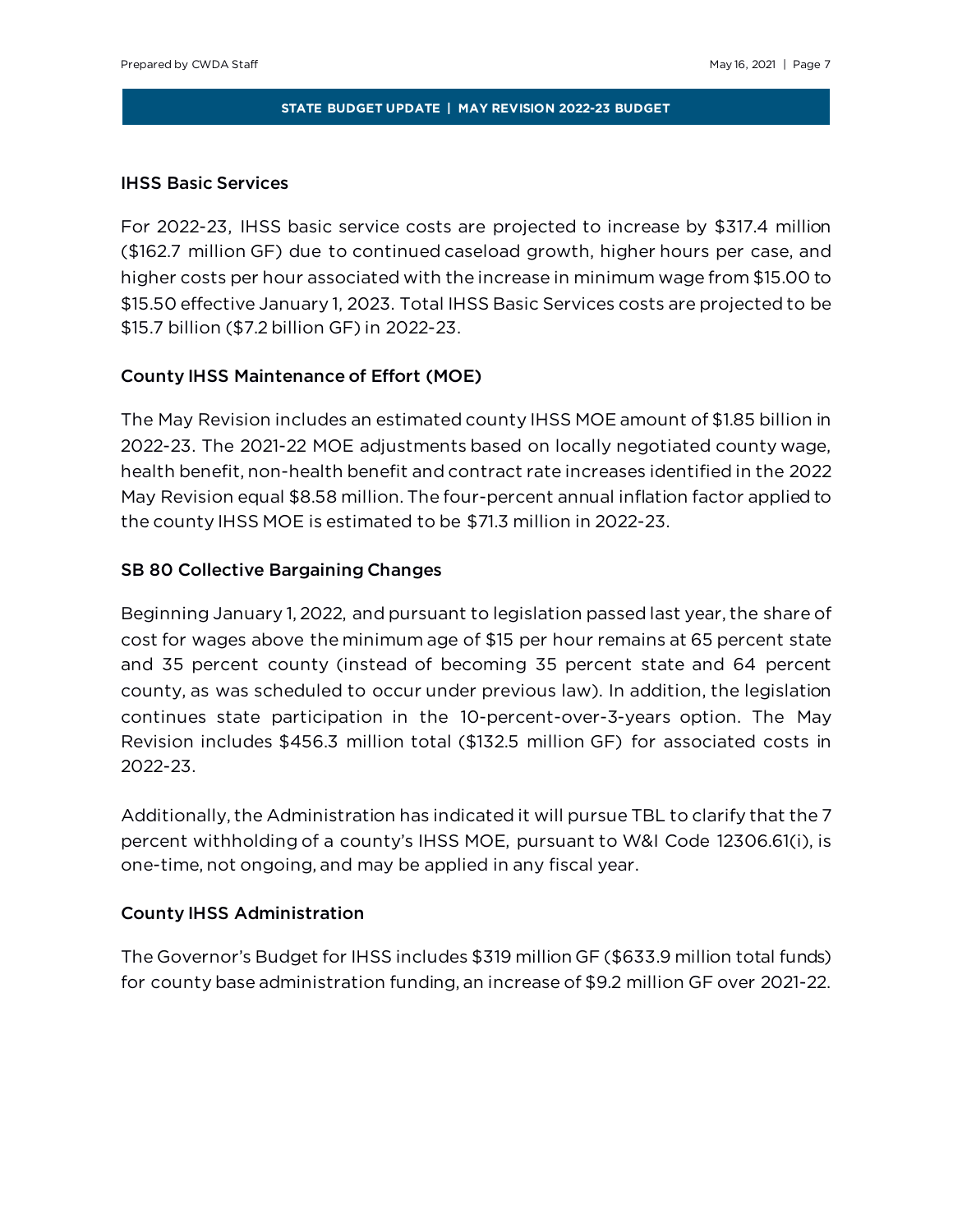# Public Authority Administration

The Governor's Budget for Public Authority administration has increased slightly to \$52.6 million (\$26.5 million GF) in 2022-23 to reflect the slightly higher projected caseload.

# Electronic Visit Verification

The May Revision proposes \$6.8 million (\$1.7 million GF) in 2022-23 for Electronic Visit Verification (EVV) county administration, a decrease of \$5.9 million (\$1.5 million GF) due to a reduction in one-time funding provided in 2021-22 for training and offset slightly by an increase in the number of IHSS recipients and providers.

California remains out-of-compliance with the federal 21st Century Cures Act requirements for the implementation of EVV, resulting in a federal penalty to the state. This penalty resulted in a 0.5 percent reduction to federal financial participation in calendar year 2021 and 0.75 percent reduction in calendar year 2022. The proposed budget reflects a full-year cost of \$42.4 million GF in 2021-22 and 6 month cost of \$27.8 million GF in 2022-23. DSS plans to work with stakeholders to identify how the State will come into compliance with these requirements in calendar year 2023.

## Minimum Wage Increases

The May Revision reflects the January 1, 2023 increase to the minimum wage from \$15.00 to \$15.50 per hour, and provides \$222.8 million total (\$107.8 million GF) for this increase.

## Provider Paid Sick Leave

The May Revision continues to fund Provider Paid Sick Leave. Beginning July 1, 2022, providers will accrue 24 hours of paid sick leave per year. The cost of this benefit is projected to be \$130.7 million (\$59.4 million GF) and county administrative costs are projected to total \$169,000 (\$85,000 GF).

## Permanent Provider Back-Up System

The May Revision makes changes to the January proposal for the new Permanent Provider Back Up System. Changes including an increase to the maximum number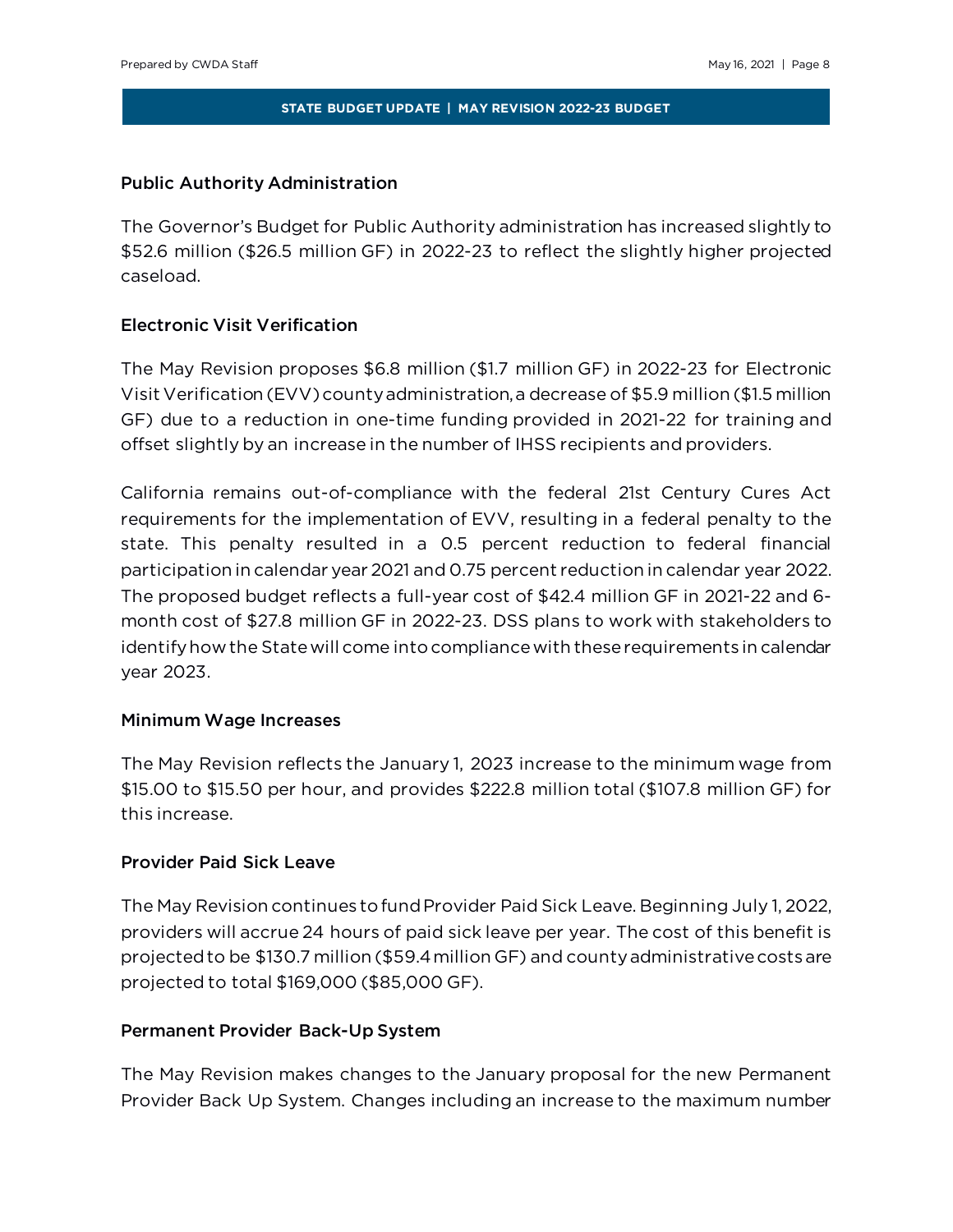of hours of back up care, from 80 hours to 160 hours per year, and delaying proposed implementation from July 1, 2022 to October 1, 2022. As a result, the May Revision increases funding for services and proposes \$29.4 million (\$12.9 million GF) in service costs. However, costs for county administration are held to the January estimate at \$2.6 million (\$1.3 million GF) for county administration, and \$2.4 million (\$1.2 million GF) to public authorities.

The proposal continues to propose a \$2.00 per hour wage differential increase and an increase to the Maximum Allowable Contract Rate (MACR) for county contract mode services to \$16.65/hour (the MACR has not been increased since 2002). The proposal estimates 24,025 cases served through the IP mode (increased from the January estimate of 23,953) and 12,013 through contract mode (increased from the January estimate of 11,977).

The proposed budget also includes extending current emergency back-up care, which is set to expire on June 30, 2022, to September 30, 2022, as a bridge to the permanent program.

## Undocumented Adults 50 Years and Above Full Scope Medi-Cal Expansion

To reflect the increase to the IHSS caseload due to the enactment of legislation last year to expand full-scope Medi-Cal to adults aged 50 and over regardless of immigration status, effective May 2022. The May Revision projects no new IHSS cases as a result of this expansion in 2021-22, and 3,150 new IHSS cases in 2022-23, and therefore includes associated costs of \$89.7 million GF in IHSS Basic Services, and \$3.3 million GF for county administration beginning in 2022-23.

# Phasing in the Medi-Cal Asset Repeal

To reflect the increase in the IHSS caseload due to the Governor's proposal to raise the asset limit in Medi-Cal for non-Adjusted Gross Income (MAGI) programs to \$130,000 beginning July 2022 and ultimately eliminating the asset test by January 1, 2024. The May Revision includes an increase to IHSS Basic Service costs of \$152.6 million (\$69.4 million GF) and \$5.5 million (\$2.8 million GF) in new county administration costs due to an expected increase in caseload of 5,076 cases in 2022- 23.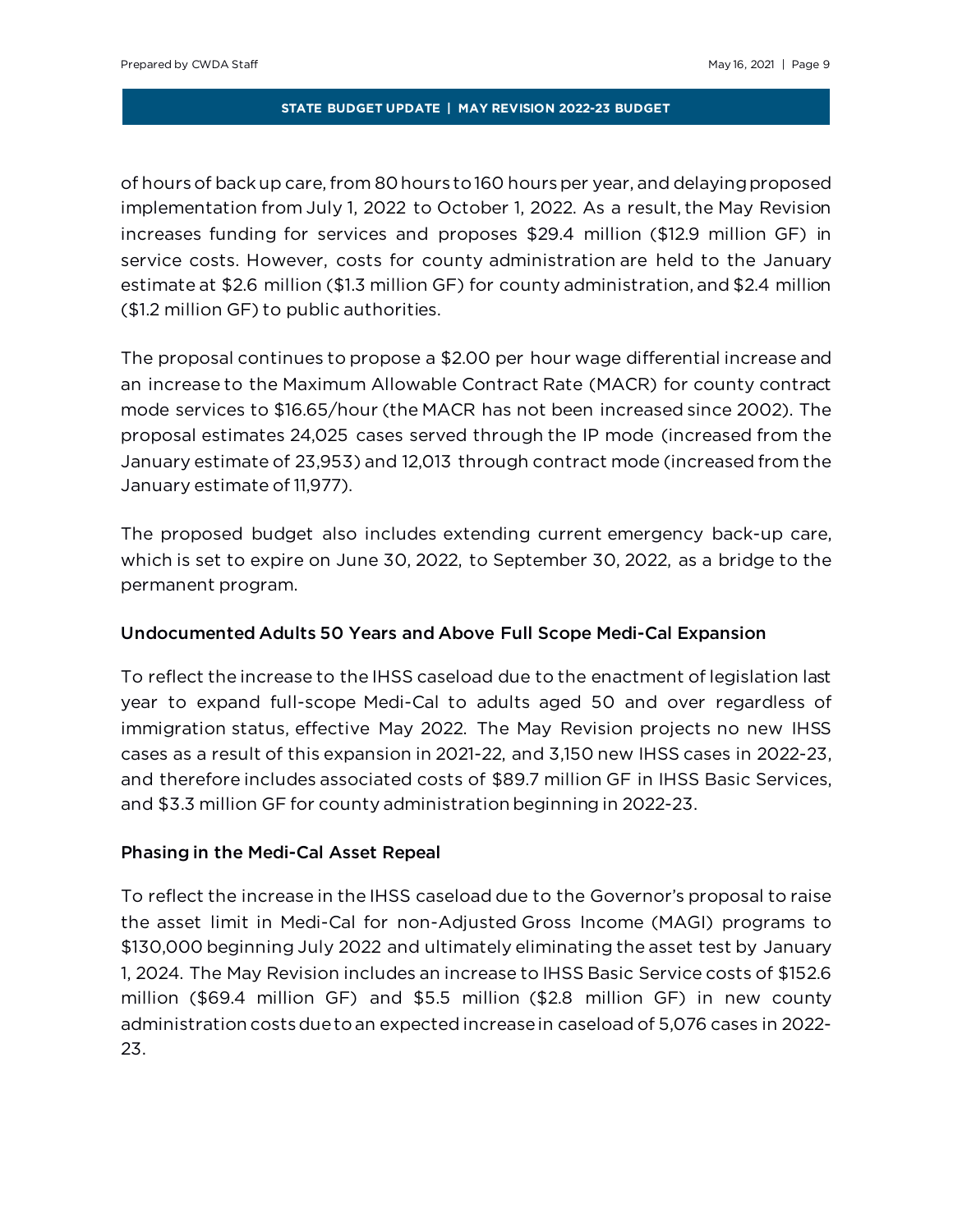## COVID-19 Adult Programs (IHSS)

## CALWORKS

The May Revision reflects CalWORKs caseload that is increasing, but increasing less than previously projected at the Governor's Budget. Caseload is now estimated to decline in 2021-22 compared to 2020-21 by 3 percent, but grow by about 21 percent in 2022-23 compared to the revised 2021-22 estimate. As a result of these revisions, total caseload in 2022-23 is projected to be about 369,000cases (vs. about 398,000 cases projected for 2022-23 in the Governor's Budget).

## Single Allocation Reduction

The Governor's Budget proposed to cut the eligibility component of the Single Allocation by 9 percent at the same time the caseload was expected to increase by 12 percent. The May Revision does not restore this cut; however, the estimated caseload in 2022-23 is still projected to increase. CWDA continues to have concerns about the overall budget methodology, and we continue to request \$55 million backfill to avoid negative consequences that a cut to the eligibility component would have on the CalWORKs program.

## Increase the CalWORKs Maximum Aid Payment Grants

The May Revision includes an increase of 11 percent to the Maximum Aid Payment (MAP), which is anticipated for October 1, 2022 and is based on the Department of Finance's projection of available funding in the Child Poverty and Family Supplemental Support Subaccount. This increase will bring the non-exempt MAP level from \$925 to \$1,027 per month for an assistance unit of three living in a highcost county, which is \$102 increase from current levels and is 54 percent of the 2022 Federal Poverty Level.

## Reimbursement for Cash Benefit Thefts

The May Revision includes \$15.1 million in 2021-22 and \$12.0 million in 2022-23 in funding to reimburse cash benefits for CalWORKs, Refugee Cash Assistance, and other cash benefit programs lost as a result of Electronic Benefit Transfer (EBT) theft. The Governor's Budget had originally included \$735,000 for this purpose.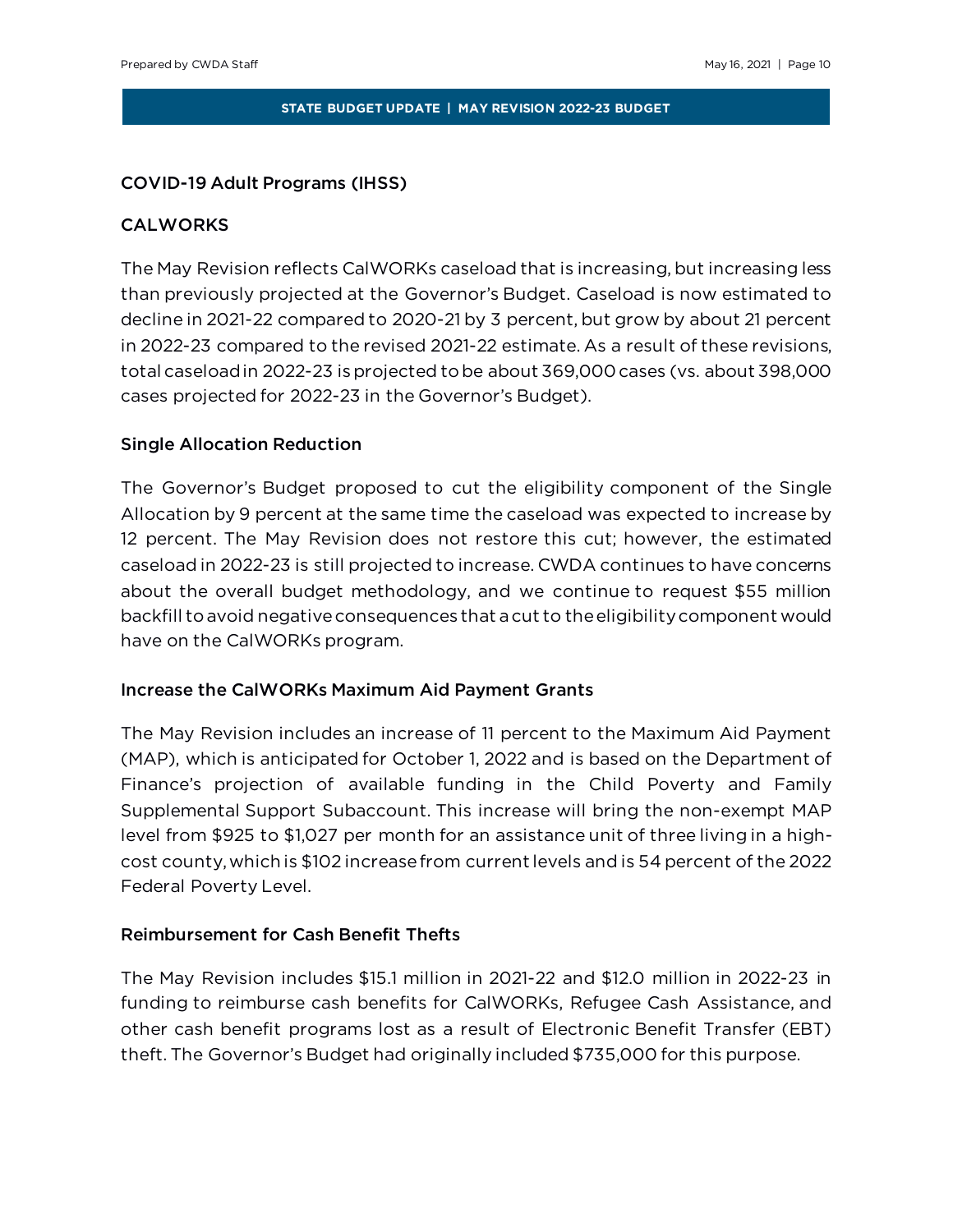#### CHILD CARE AND EARLY EDUCATION

#### Slot Increases

The May Revision includes \$270 million for 36,000 additional subsidized slots compared to 2021-22. This brings 2021-22 slots to more than 145,000.

## Family Fee Waivers

The May Revision proposes to extend family fee waivers for state-subsidized preschool and childcare from July 1, 2022 through June 30, 2023.

## CALFRESH

#### Caseload and County Administration

The May Revision assumes a caseload increase of approximately 6.7 percent from 2020-21 to 2021-22, totaling about 2.59 million households and a caseload increase of roughly 2.4 percent from 2021-22 to 2022-23, totaling around 2.66 million households. This is a slower growth rate than was projected in the Governor's Budget, which estimated caseload to grow at approximately 12 percent and 4.7 percent, respectively.

CalFresh Administration has been adjusted based on the revised caseload growth estimates. We agree with and support the decision to delay revision of the CalFresh Administration budget methodology, however, in the interim, CWDA continues to have significant concerns about the proposed level of funding for county CalFresh Administration in the May Revision. CWDA continues to request \$60 million GF annually until the budget methodology for county administration can be updated.

#### County Higher Education Liaisons (AB 1326)

In order to boost access to and enrollment in CalFresh for eligible college students, AB 1326 (Chapter 570, Statutes of 2021) enacted new requirements for all county human services agencies to designate at least one employee as a staff liaison to higher education institutions to:

- Serve as a point of contact
- Develop protocols for engagement with academic counselors and other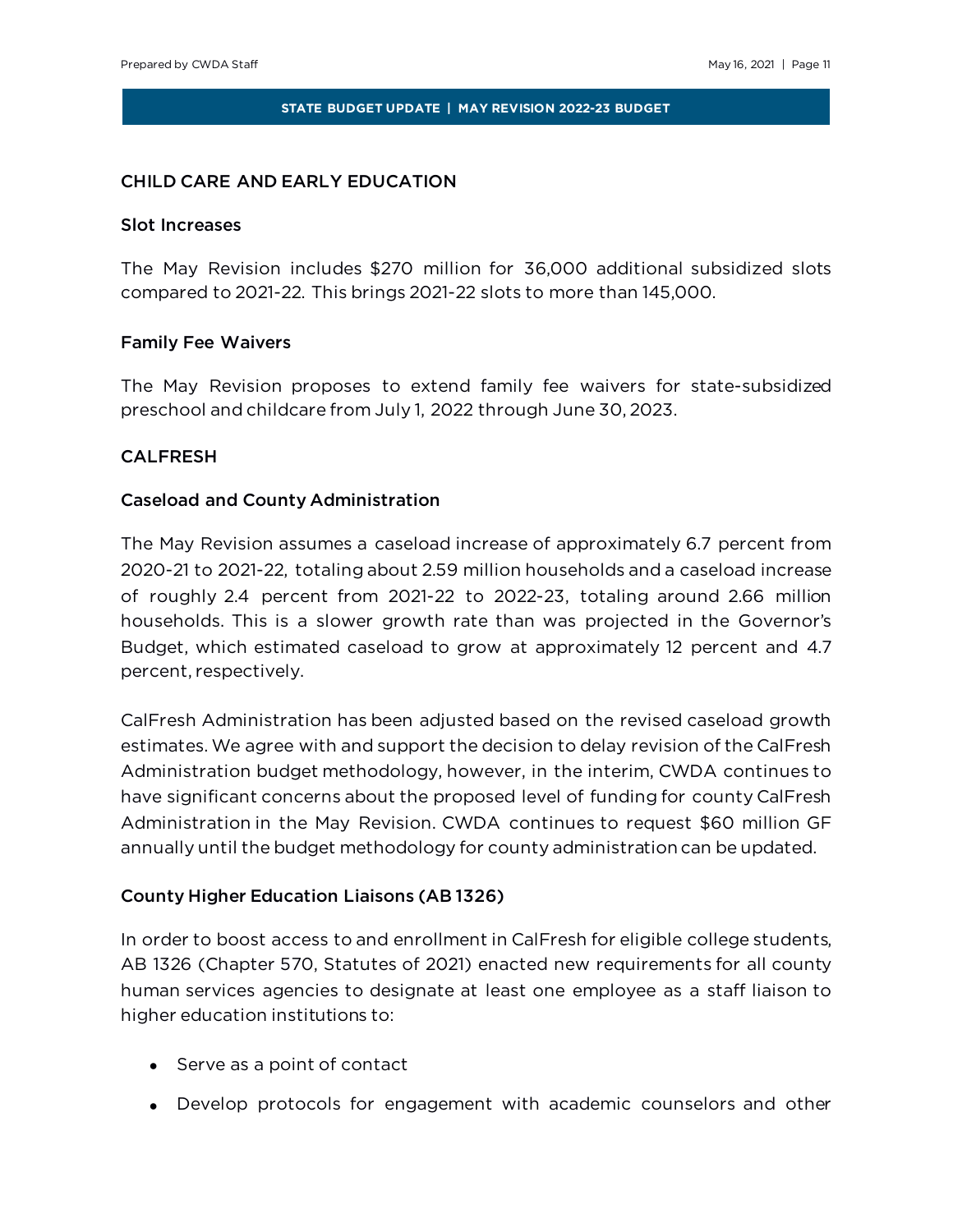professional staff at higher education institution(s) within the county, and

• Provide information on county's public social services that may be available for students.

As the Governor's Budget did not include any funding for implementation of the new requirements imposed by AB 1326, CWDA engaged the Administration and worked with counties to develop a cost estimate. The May Revision contains approximately \$13.6 million total funds (\$6.8 million GF) for county administration for AB 1326 implementation; however, this amount does not align with the projected estimated cost for these new requirements. The key assumptions used to develop the May Revision funding estimate appear to align with CWDA's understanding of what counties need for successful implementation; however, the resulting funding is approximately \$5.8 million total funds (\$2.9 million GF) lower than CWDA's request of \$19.4 million total funds (\$9.7 million GF). We suspect that the difference could be due to outdated assumptions of county worker costs, but as of this writing, cannot yet confirm. CWDA will be engaging with the Administration and Legislature on this funding.

# Pandemic Electronic Benefit Transfer (P-EBT)

The May Revision includes \$94 million federal funds in 2020-21 for administration of the P-EBT program. Pandemic EBT benefits were first issued for the months of March through June 2020 and were extended for the months of August and September 2020. A second phase of Pandemic EBT provided benefits through the 2020-21 school year and the summer of 2021 for both school-age children and children under the age of six receiving CalFresh. The third phase of Pandemic EBT provides benefits for the 2021-22 school year. Administrative costs for the extension are 100 percent federally funded.

# California Food Assistance Program (CFAP) Emergency Allotments

The May Revision includes \$34.5 million GF in 2021-22 and \$3.1 million GF in 2022- 23 to bring all CFAP households to the maximum allotment for their household size, in parity with CalFresh households. On April 1, 2021, the Biden administration updated guidance for emergency allotments to provide a minimum emergency allotment of \$95 for all households, including those currently receiving the maximum benefit for their household size. The issuances will continue each month until the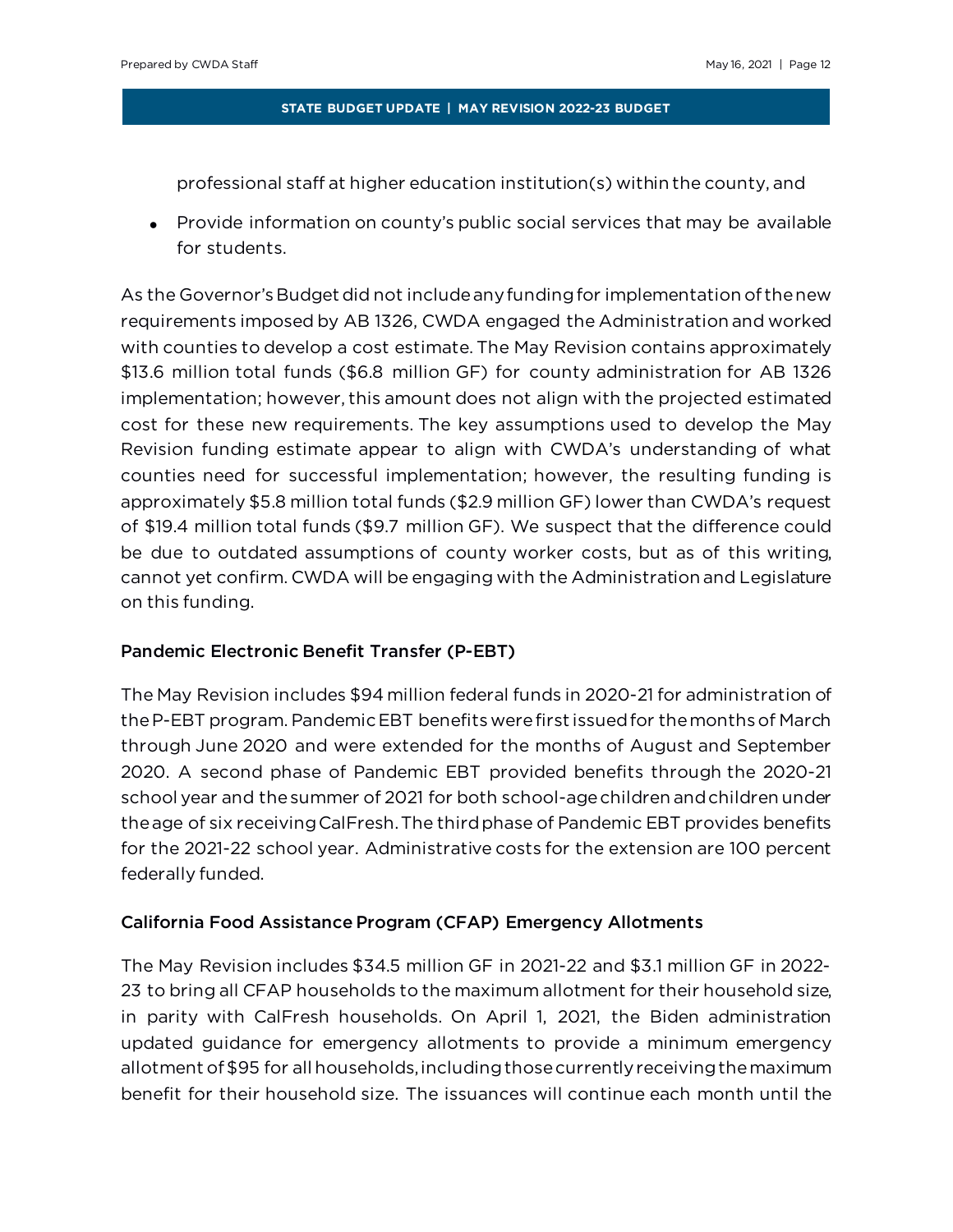public health emergency declaration ends (the budget assumes anticipated costs through July 2022, but is subject to change if the PHE continues) and are funded by GF.

## Drought Food Assistance

The May Revision includes one-time funding of \$23 million GF in 2021-22 for the distribution of 59,000 monthly food boxes to support food deserts and drought affected counties suffering from high levels of unemployment as drought conditions persist statewide.

# CHILD WELFARE / FOSTER CARE / ADOPTION ASSISTANCE

A total of \$9.1 billion is available to child welfare and foster care, including 1991 and 2011 Realignment funds, in 2022-23, a decrease of \$247.6 million, due to decreases in caseload, expenditures and Family First Transition Act funding. This includes \$665.8 million GF in 2022-23 for child welfare and foster care services and programs.

# Caseload

The May Revision estimates an average monthly child welfare caseload (Emergency Response, Family Maintenance, Family Reunification, and Permanent Placement) of 104,666 in 2021-22 and 103,108 in 2022-23. In the Emergency Response caseload, the budget indicates an 18.9 percent caseload decrease in 2020-21 (coinciding with the onset of the pandemic), a 4.6 percent increase in 2021-22 and a 0.5 percent decrease in 2022-23. Family Maintenance cases are projected to decline by 18.8 percent in 2021-22 (due to FM cases staying open over a year during the pandemic that have now been closing) and again decreasing by 7.2 percent in 2022-23. The other component with significant change is in Family Reunification, showing a 17.6 percent decrease in 2021-22, and another projected 2.7 percent reduction in 2022- 23. Permanent Placement caseloads are projected to hold relatively steady.

Since 2016-17, and consistent with Continuum of Care Reform (CCR) implementation, the average AFDC-FC caseload representing youth in out-of-home placements (including county resource family homes, FFAs and group care) has steadily decreased. The proposed budget projects that the AFDC-FC caseload for 2021-22 will decline by 6.2 percent from the previous fiscal year and decline by 1.8 percent in 2022-23. Significant declines continue in congregate care placements,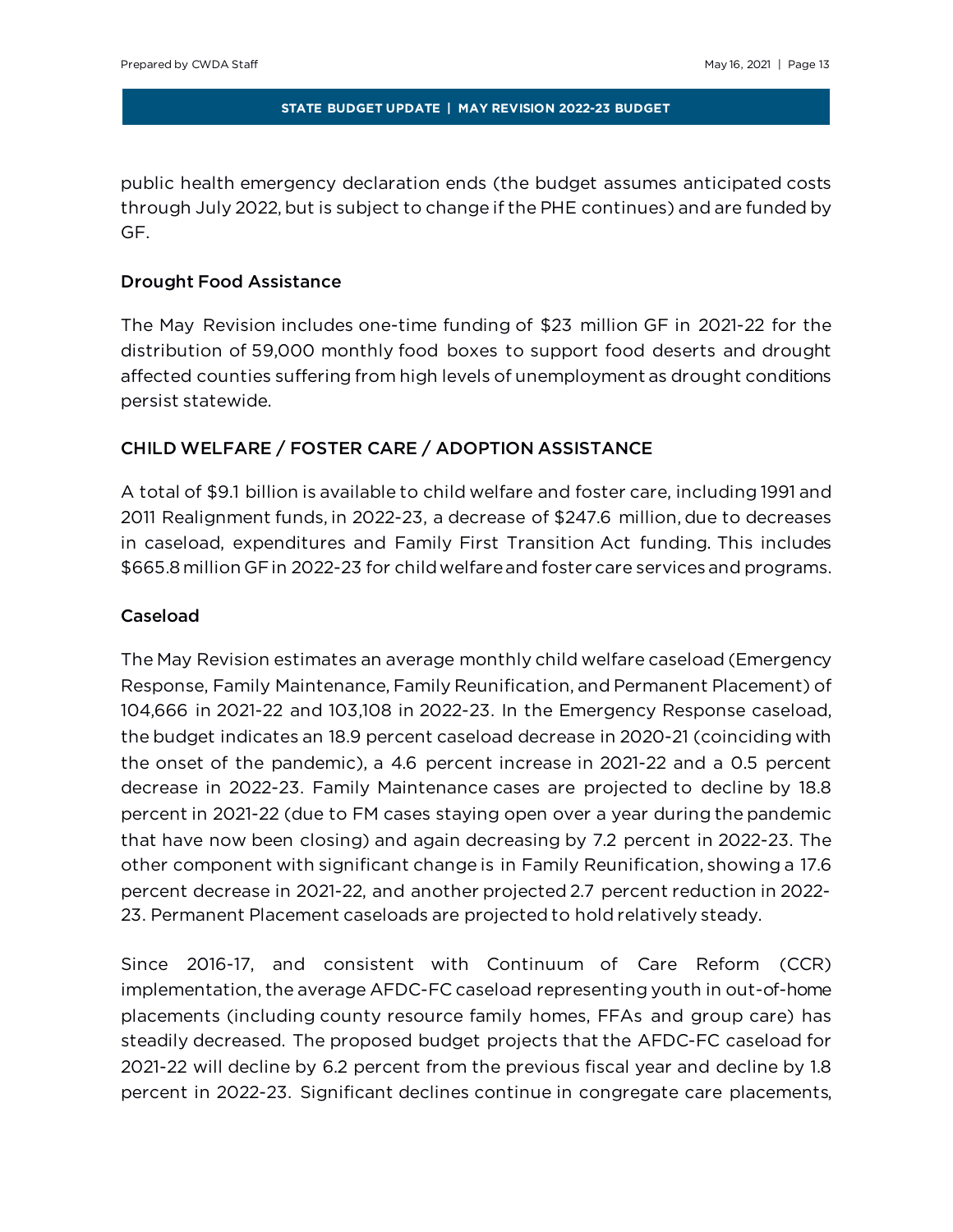decreasing by 23.8 percent in 2021-22 to 2,647 youth and proposed to decrease by another 7.1 percent in 2022-23. Total AFDC-FC caseload across all placement types is projected to be 33,457 in 2022-23.

The caseload of non-federally eligible relatives who are supported through the Approved Relative Caregivers (ARC) Program is expected to increase at a faster rate than projected in the Governor's January budget, by 6.3 percent in 2021-22 and by 1.9 percent to 5,316 in 2022-23. Kin-GAP/Fed-GAP is projected to increase slightly, by 2.4 percent in 2021-22 and 1.7 percent in 2022-23, largely in federally eligible cases, to 18,154. The Adoption Assistance Program (AAP) caseload is projected to decline by 1 percent to 85,939 cases in 2021-22 and by 0.1 percent in 2022-23 to 85,885 cases.

# Continuum of Care Reform

The May Revision provides a total of \$373.4 million (\$248.2 million GF) to continue implementation of CCR. This is a decrease of \$73.4 million (\$43.6 million GF) from 2021-22 due to projected declines in rate expenditures, decreased payments to foster family agencies due to declines in FFA placements, and the statutory change (described below) in Placement Prior to Approval.

Specific CCR-related funding premises include:

Resource Family Approval: The May Revision continues its January proposal to provide counties with \$6.1 million (\$4.4 million GF) one-time funding, available over three years, to address the backlog in Resource Family Approval (RFA) applications that have a pending or probationary approval for more than 90 days. The budget indicates that 11,304 resource families were pending approval in the last quarter of 2020, and that approximately 36 percent of those families will have approval times beyond 90 days.

Additionally, the May Revision proposes a new premise outside of CCR to fund RFA activities. Please refer to the "Caregiver Approval" section below for additional detail.

Child and Adolescent Needs and Strengths Assessment (CANS): The May Revision continues funding for CANS implementation, proposing \$4.1 million (\$3.0 million GF) in 2022-23.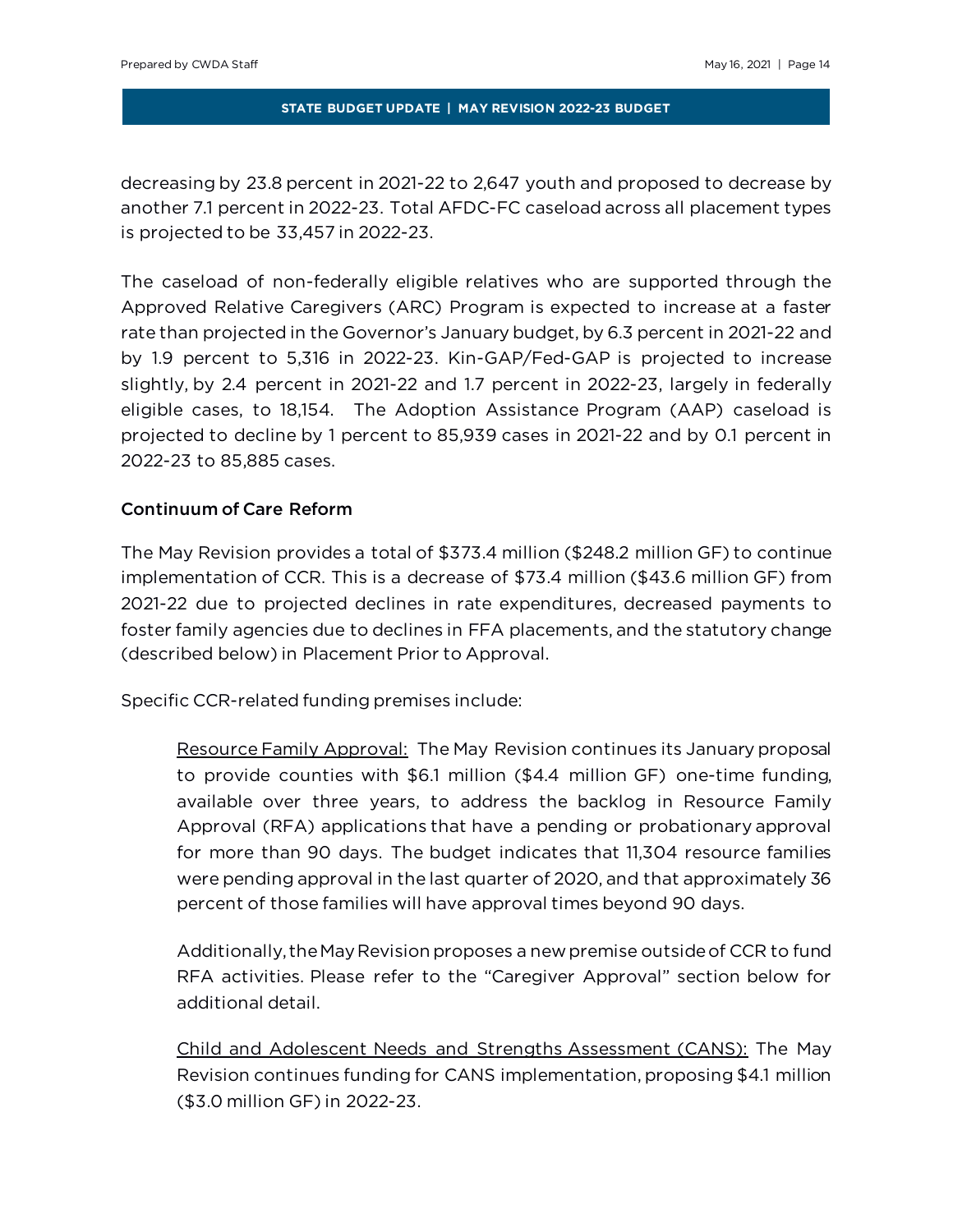Child and Family Teams: The May Revision increases funding for CFTs based on caseload trends, providing \$80.1 million (\$58.6 million GF) in 2021-22 and increasing to \$95.3 million (\$69.6 million GF) in 2022-23.

Level of Care Protocol: The May Revision continues to provide \$10.0 million (\$7.3 million GF) in 2022-23 for implementation of this rate-setting protocol.

Foster Care Rates: The Administration is proposing TBL to extend DSS' current interim rate-setting authority for home-based family care, foster family agencies, and STRTPs, from January 1, 2023 to January 1, 2025, to allow time to transition to a final rate structure. DSS has indicated its plans to convene a stakeholder group to discuss these rates starting this Summer 2022.

Placement Prior to Approval: For emergency placements with relatives and non-related extended family members (NREFM) prior to RFA approval, under current law, payments may be made for up to 120 days and may be extended to 365 days with good cause. Under current law beginning July 1, 2022 payments would only be authorized for up to 90 days with no good cause extension. The May Revision proposes to amend statute to permit payments to be extended up to 180 days with good cause. This program is largely supported by TANF-EA funding. The budget proposes \$14.7 million GF in 2022-23, of which \$4.9 million GF supports good cause extensions to 180 days.

#### Caregiver Approval

The May Revision includes a new premise for activities associated with approving caregivers (i.e. Resource Family Approval) and provides \$50 million GF (no required county match and no federal match funds assumed) in 2022-23 and on an ongoing basis for this activity. The May Revision indicates that this premise will be accompanied by statutory changes in the Placement Prior to Approval timelines (as indicated above); however, DSS indicates that the statutory changes are separate from, and not directly connected to, this Caregiver Approval premise. CDSS indicates there will be proposed Budget Bill Language associated with the \$50 million. We note that counties' total unfunded costs needed to support the RFA process is estimated at \$100 million GF.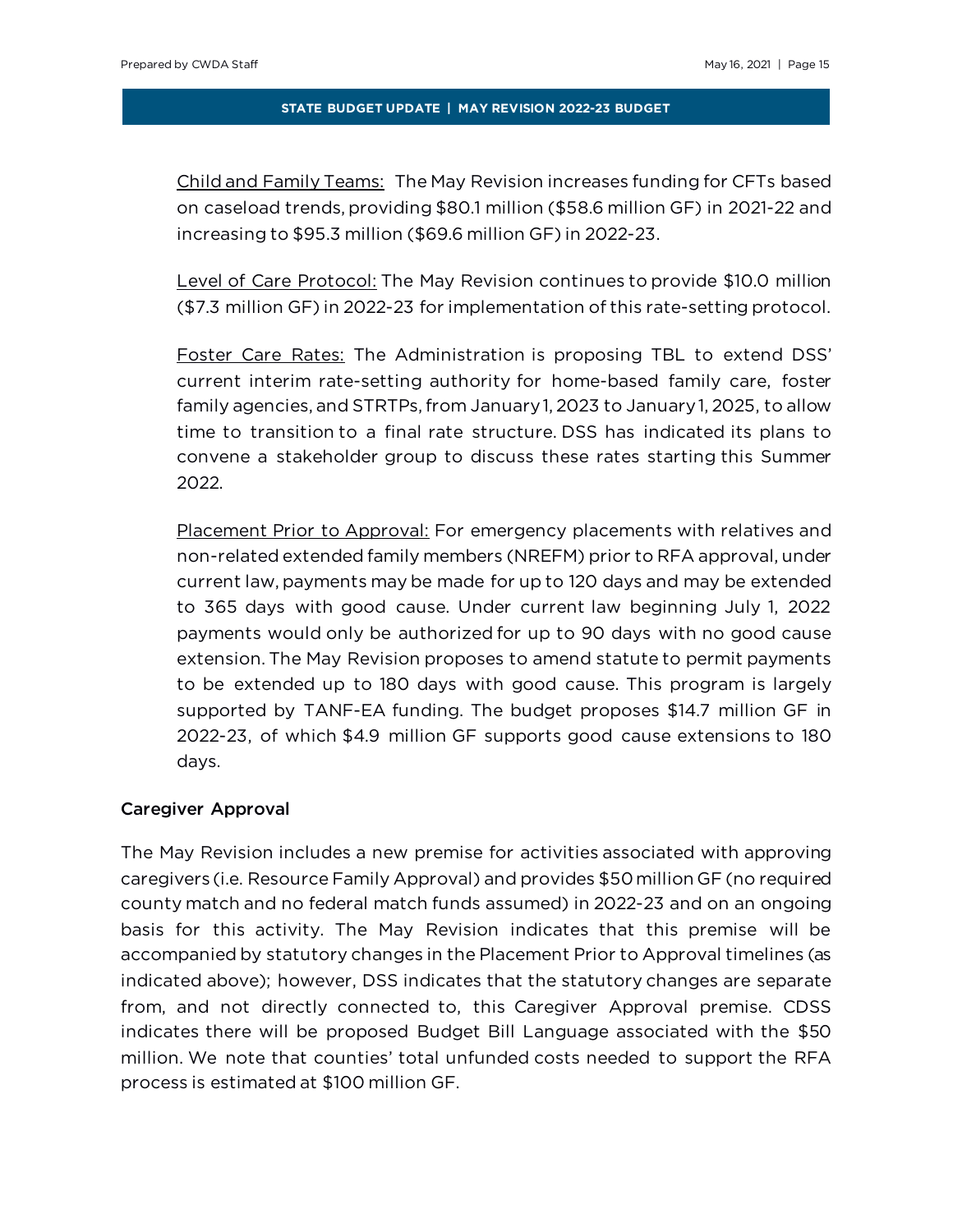## Excellence in Family Finding and Engagement Program

The May Revision includes a new investment of \$412 million (\$150 million GF, \$150 million county funds) in one-time funding, to be expended over five years for family finding and engagement activities. Note that these funds require a dollar-for-dollar county match in order for counties to participate and appears that counties will be required to submit an application and receive approval in order to access these funds. The Administration is proposing trailer bill language to implement this provision that had not been posted at the time of this writing, but discussions with CDSS staff indicate that the language restricts the use of the proposed funding to establish "permanency specialist" positions within counties. These permanency specialists would conduct upfront family finding activities, engage identified family members, and support family members during the foster care case. We understand that this would be the only allowable use of the grant funds. Note that we will engage with the Administration further on this proposal when the language is made public.

## Approved Relative Caregiver Program

This program provides an augmentation to the rate paid to approved relative caregivers caring for non-federally eligible foster children placed with relatives and includes both the basic foster care rate and an infant supplement for eligible relatives. The May Revision reflects increased costs in ARC in 2022-23 due to higher projected caseload, application of a cost-of-living-adjustment (COLA) in 2022-23, updated projected costs between TANF and non-TANF expenditures, and policy that implemented on January 1, 2022, to make ARC payments to relatives caring for youth placed out-of-state. The projected monthly caseload in ARC is 5,216 cases in 2022-23, with total funding in 2022-23 proposed to be \$64.4 million (\$37 million GF).

#### Emergency Child Care Bridge Program

The May Revision continues funding for counties for child care vouchers, child care navigators and trauma-based training to child care providers at the 2021-22 level, providing a total of \$41.7 million (\$38 million GF) funds. This includes \$32 million for the voucher component, \$5 million for navigators and \$4 million for trauma-based training. Another \$31,000 is continued to support Trustline clearances. Additionally, the May Revision proposes new funding to support the administrative activities associated with participating counties issuing vouchers and provides \$7.6 million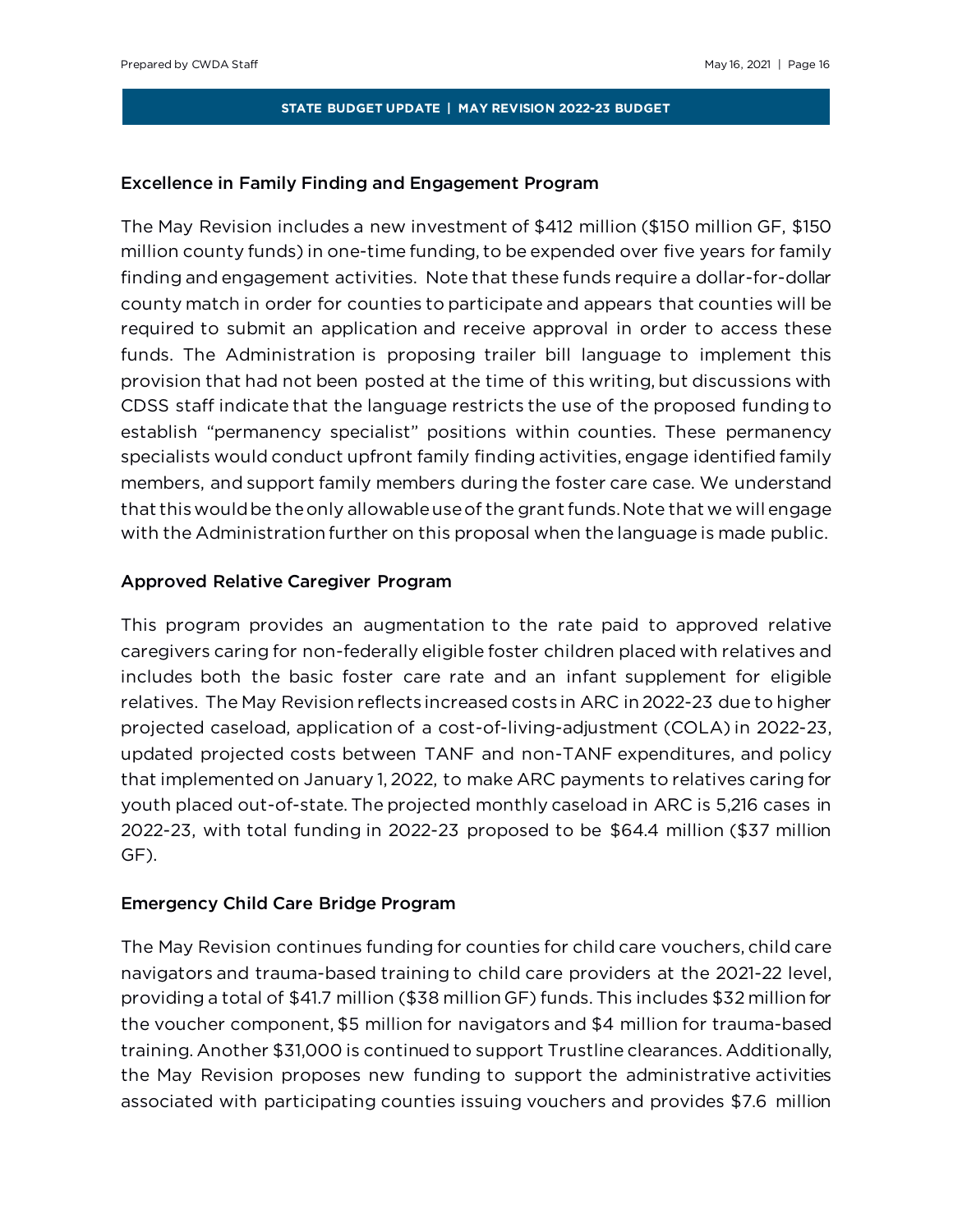total funds (all GF) for county administration. Additional details of this new item are pending.

# Family First Prevention Services Act (FFPSA)

Part 1 Prevention: The May Revision continues to reflect \$222.4 million GF to implement Part 1 prevention services. Funds must be expended by June 30, 2024.

Part IV: The May Revision proposes a total of \$57.2 million (\$29.1 million GF and \$23 million county funds) for county administration to meet FFPSA requirements under Part IV of the law. This is a decrease of \$23.8 million (\$2.7 million GF) from 2021-22.

FFPSA-related components include:

- Placements into Non-Accredited STRTPs: The May Revision includes a new proposal to backfill the loss of FFP for placements into newly-licensed STRTPs which have not yet received accreditation. The Budget proposes \$1.6 million (\$789,000) for placement costs, up to 6 months, and \$117,000 to support STRTPs to achieve accreditation.
- Qualified Individual: The Budget continues to provide funding for the QI component of FFPSA and additionally accounts for some county placing agencies applying for a waiver to directly act as QI. The May Revision assumes 10 hours of social work time to perform this function. Additional details, including specific funding level for this component, are embedded in the FFPSA Part IV premise and are pending.
- Aftercare: FFPSA requires six months of aftercare services for youth stepping down from STRTPs. The May Revision continues to assume a rate of \$5,500 per youth per month, with 45 percent of the cost estimated for social services, and 55 percent of costs eligible for billing as a Specialty Mental health Service (SMHS). There is \$8.6 million GF available in the DHCS budget for the mental health component of aftercare services; the specific funding level for child welfare and probation agencies is embedded in the FFPSA Part IV premise and are not yet known.
- Training: The Budget proposes \$1.5 million total funds (\$893,000 GF) for training to support implementation of FFPSA. The specific funding level is embedded in the FFPSA Part IV premise and is not yet known.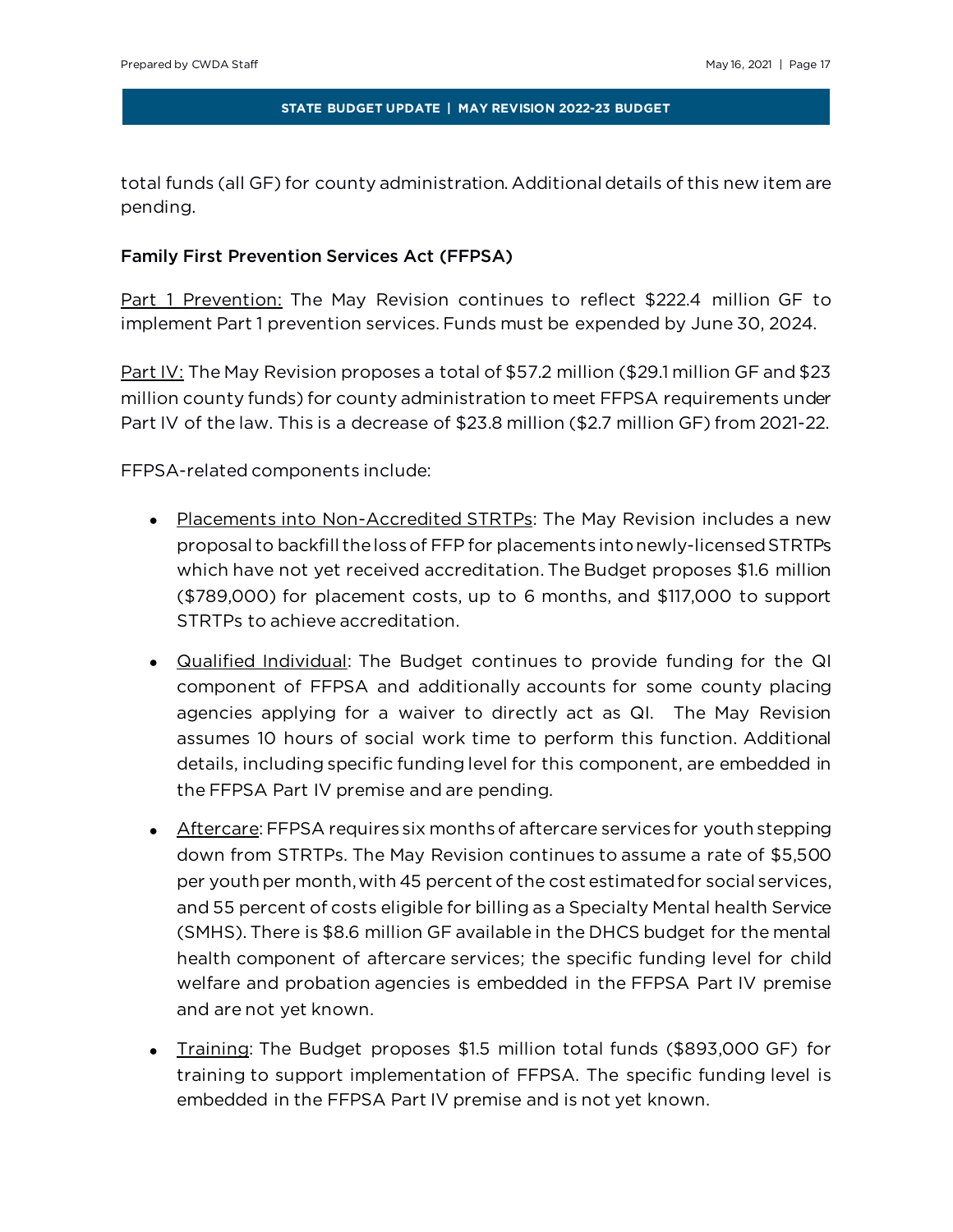- Institutes for Mental Disease: The May Revision proposes to provide another \$10.4 million in 2022-23 to assist Short-Term Residential Therapeutic Programs (STRTPs) with 16 beds or more to transition to a smaller capacity or change their programming in order to comply with federal Medicaid requirements associated with Institutions of Mental Disease (IMD). Additionally, and reflected in the DHCS budget, the department continues to provide \$7.5 million to cover lost FFP for SMHS in 2022-23. DHCS plans to submit a waiver proposal in the fall of 2022 to the federal Centers of Medicare and Medicaid Services to allow for longer stays in IMD settings, which would implement sometime in 2023 (pending federal approval), thereby allowing California to continue to receive federal funds for mental health services provided in STRTPs for another two years.
- Trailer Bill Proposal: The Administration indicates it will put forth "no cost" trailer bill to make statutory changes to apply the requirements of FFPSA to Community Treatment Facilities (CTFs) and provide for increased accountability and oversight of STRTPs. Additionally, DSS proposes to clarify the requirement for ongoing county consultation with other agencies and entities to improve the efficiency of state contracts necessary to implement new provisions to strengthen implementation of FFPSA. The Administration has not yet released this TBL for stakeholder review.

# Addressing Complex Care Needs

The May Revision reflects \$142.1 million (\$139.2 million GF) in 2021-22, and \$18.1 million (\$20.2 million GF) in 2022-23 to support foster youth with complex needs as provided in the State Budget Act of 2021. The decline from prior year to budget year is due to the one-time nature of the majority of the funding. Components include:

- Children's Crisis Continuum Pilot Project: \$61.3 million one-time funding for five years to support the pilot program, to be implemented jointly by DSS and DHCS. DSS indicates the Request for Proposals (RFP) for this pilot project will be released before the end of May 2022.
- Program Development Fund: \$43.3 million one-time funding available for five years to county placing agencies to support development of sustainable options to serve youth with complex needs. Counties are required to submit plans to DSS in order to receive these funds.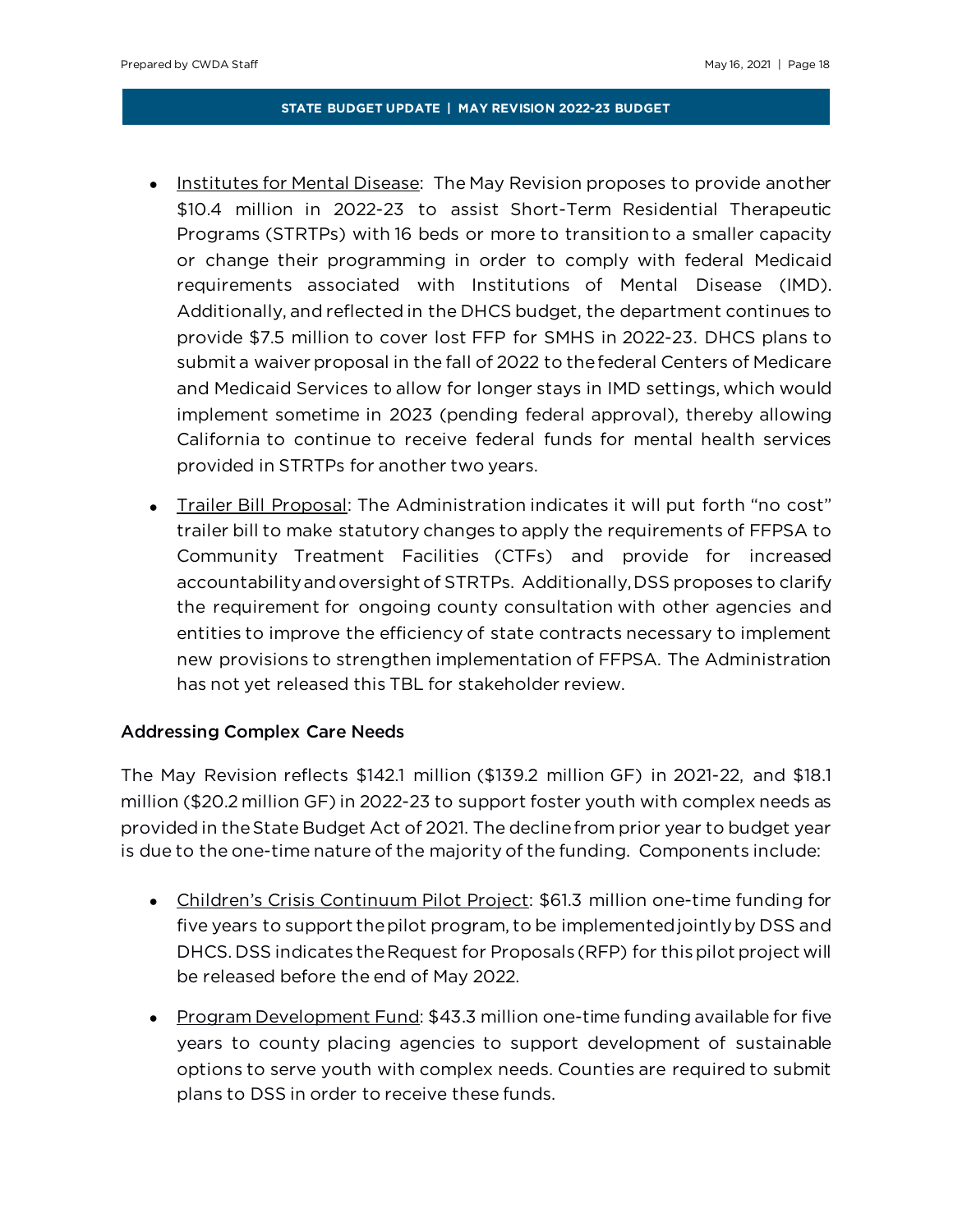- Social Worker Caseload Support: \$1.9 million one-time (\$1.4 million GF) over five years for specialized case management activities for youth with complex needs.
- Contract Support: \$4.0 million GF to CDSS for five years for contracts to provide technical assistance with specialized transition planning and navigation to identify placements, programs and services for youth with complex needs.
- State level support: \$9.6 million GF to CDSS and DHCS for state-level staffing and technical assistance to implement the Children's Crisis Continuum Pilot Project.
- Tribal Engagement: \$870,000 (\$636,000 GF) to CDSS for tribal engagement on policy development and \$580,000 (\$484,000 GF) to counties to engage with tribes in ongoing interagency efforts pursuant to AB 2083.
- Child-Specific Funding: \$20.2 million (\$18.1 million GF) ongoing to support direct services to foster youth with complex needs. These funds also require counties to submit a request to DSS for approval.

## Bringing Families Home

The 2021 Budget Act included one-time, match-exempt funding of \$92.5 million GF to be utilized over a three-year period. The proposed 2022-23 budget includes another \$92.5 million GF in one-time, match exempt funding. All funds must be expended by June 30, 2024.

# Family Urgent Response System (FURS)

FURS provides 24/7 conflict resolution, de-escalation, and in-person response to current and former foster children and their caregivers to preserve families. FURS includes two components: a state-level hotline and a county-based mobile response team. The proposed budget continues to provide funding for FURS implementation in 2022-23 at \$31.1 million total funds (\$29.9 million GF).

## Emergency Response Funding

The 2021 State Budget provided \$50 million GF to support emergency response activities. The May Revision provides another \$50 million GF, per the agreement in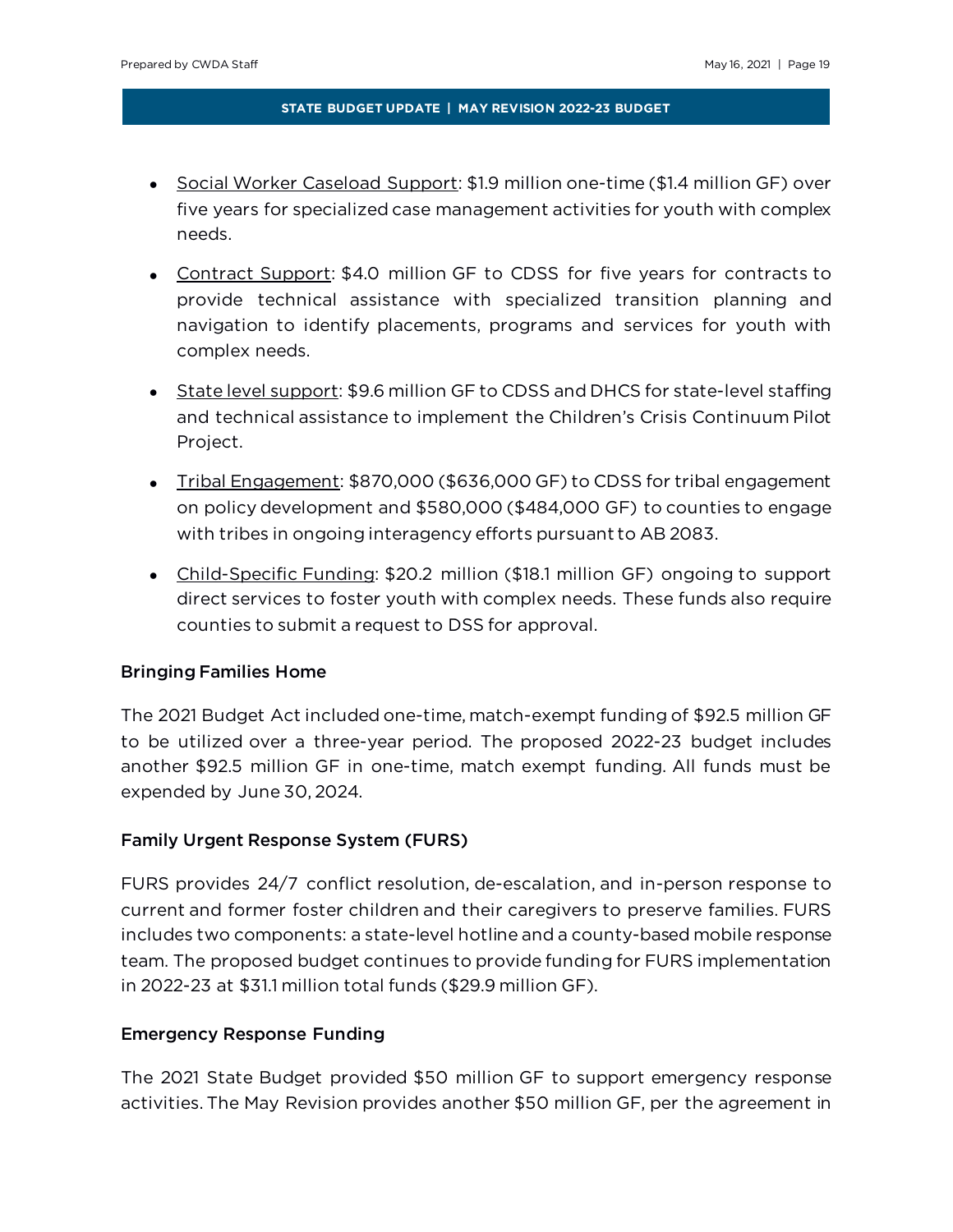the 2021 State Budget. These funds, \$100 million total GF, are available for expenditure through June 30, 2025.

# Child Welfare Services Training

The proposed budget continues to augment the Child Welfare Training System by \$7.0 million GF each year in 2021-22 and 2022-23. DSS indicates it is seeking reappropriation authority given these funds have not yet been spent in 2021-22.

# Commercially Sexually Exploited Children (CSEC)

The May Revision continues funding for this program at \$26.7 million (\$18.8 million GF) and proposes an additional \$25 million on a one-time basis, available over three years, to support placements and services for minor victims of commercial sexual exploitation, and to develop a targeted training for child welfare agencies and their multi-disciplinary partners. Preliminary information from DSS indicates these funds will be distributed to providers through an RFP process.

## New Funding Investments

The May Revision proposes new investments for the following (some of which were proposed in the January budget):

- Former Foster Youth Tax Credit: Proposes a refundable \$1,000 tax credit for young adults who were former foster youth at age 13 or older. Eligibility to the tax credit is for those young adults 18 through 25 and who otherwise qualify for CalEITC. The proposal is expected to cost \$20 million GF (ongoing).
- SSI for Foster Youth: Proposes new, ongoing funding to county agencies to prepare and file an appeal on behalf of a foster youth who is denied SSI prior to emancipation. This premise would implement July 1, 2022, and the budget proposes \$311,000 (\$227,000 GF) to support this work.
- Foster Youth Independence Pilot Program: \$1.0 million GF available one-time, over two years for county child welfare agencies to provide case management and support services for former foster youth utilizing federal housing choice vouchers in the Foster Youth Independence Pilot Program.
- Helpline for California Parents and Youth: \$4.7 million GF one-time available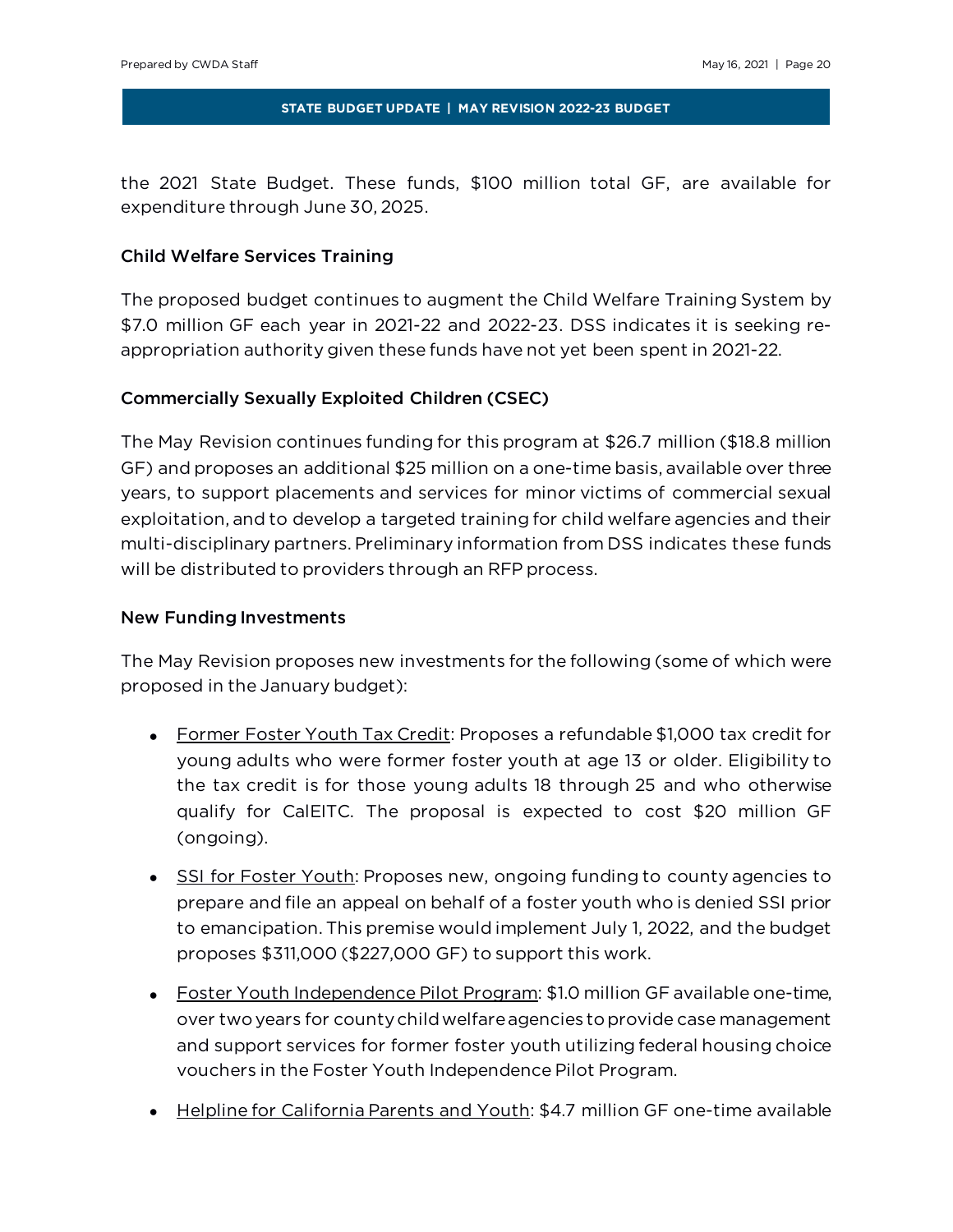over three years to continue operation of a helpline for parents and youth. The helpline is a statewide triage and support system, established during the COVID-19 pandemic, that helps deliver services to children, families, and caregivers by phone and online.

## Addressing the Urgent Youth Mental Health Crisis

The May Revision Proposes \$290 million GF one-time to support a multi-pronged approach to address the urgent youth mental health crisis, including:

- \$40 million for a community-based suicide prevention program for youth at increased risk, such as Black, Native American, Hispanic, and foster youth;
- \$50 million for grants to schools and CBOs for crisis response and supports following a youth suicide or suicide attempt and creation of a new requirement that suicides and suicide attempts are reportable public health events, triggering screening and resource connections in affected communities;
- \$85 million over two years for grants for wellness and mindfulness programs in schools and communities and expansion of parent support and training programs;
- \$15 million to develop and distribute a video series for parents to build their knowledge, tools and capacity to support the behavioral health of their children;
- \$25 million to identify and support the early career development of 2,500 high school students interested in mental health careers; and
- \$75 million for digital supports for remote and metaverse based mental health assessments and interventions.

## ADULT PROTECTIVE SERVICES (APS)

#### APS Expansion

The May Revision reflects continued implementation of AB 135 (Statutes of 2021) to support the APS program in: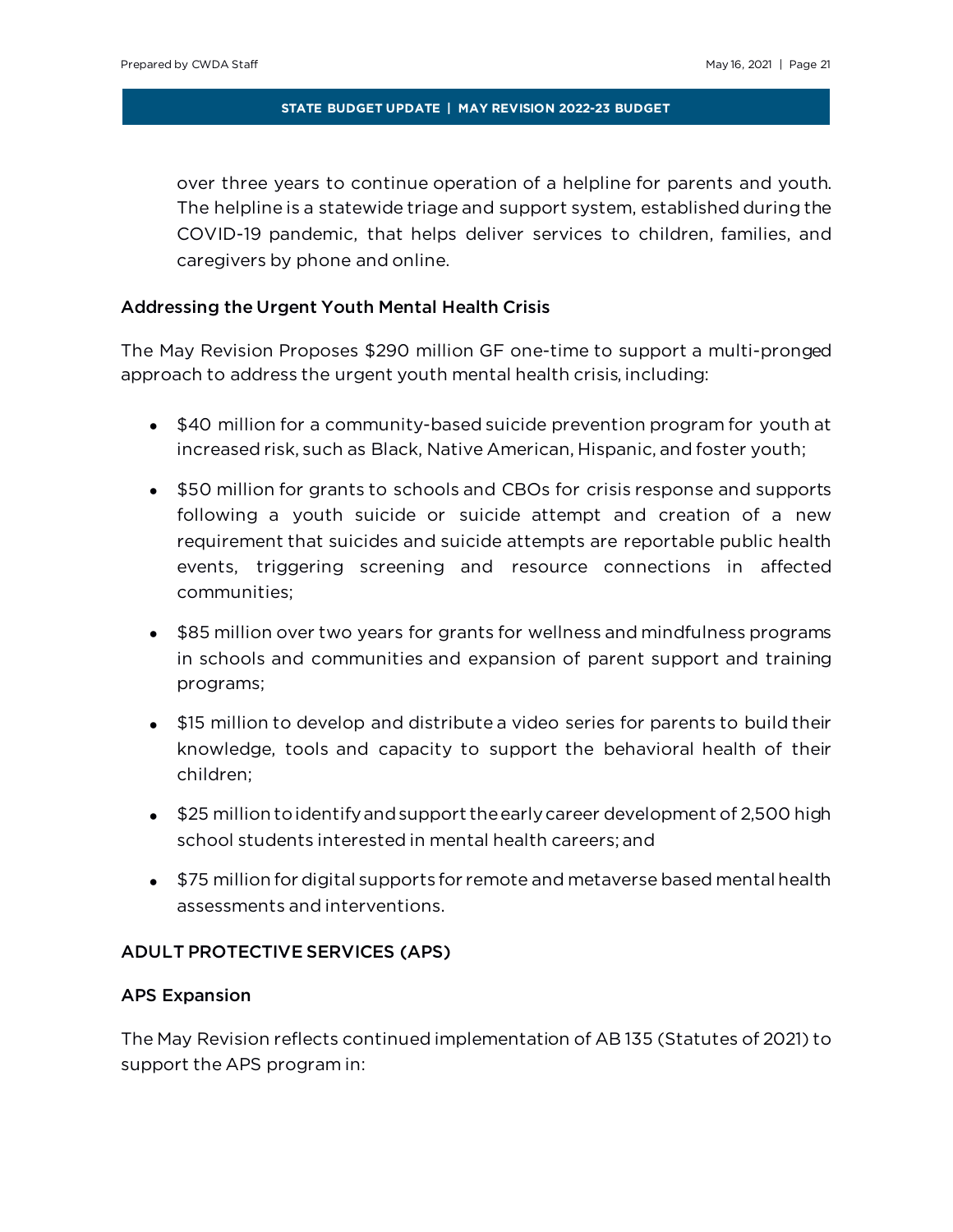- Providing longer-term case management for more complex cases
- Expanding eligibility to APS services for persons 60 and older
- Expanding APS multi-disciplinary teams to include housing representatives, and
- Addressing overall growth in the number of older adults served in the APS program.

The proposed budget includes \$69.3 million in GF in 2021-22 and 2022-23 and also assumes an additional \$9.7 million in federal reimbursements to the program and available to counties.

Additionally, DSS staff indicate that reappropriation authority has been requested for unspent AB 135 expansion funds provided to counties in 2021-22.

# Home Safe

The Governor's Budget includes an additional \$92.5 million GF for county implementation of the Home Safe Program. This is in addition to the \$92.5 million GF provided in the 2021-22 State Budget. These funds are available for expenditure through June 30, 2024.

# APS Training

The May Revision does not propose to continue the expanded funding for APS Training. The one-time, \$11.5 million training funds that were previously provided in the 2019-20 State Budget will therefore expire on June 30, 2022, leaving only \$176,000 for APS training beginning 2022-23. CWDA continues advocacy work to urge inclusion of funding for this purpose in 2022-23 budget (and ongoing).

# COVID-19 Adult Programs (APS)

The May Revision reflects the receipt of federal grant funding to the APS Program in 2020-21. This includes \$9.5 million of COVID-19 federal APS funding, of which \$9.2 million has already been allocated to counties, and another \$8.7 million in federal American Rescue Plan Act (ARPA) funding, of which \$4.2 million was held back by the State for various activities in support of the APS program, pursuant to input from county APS programs.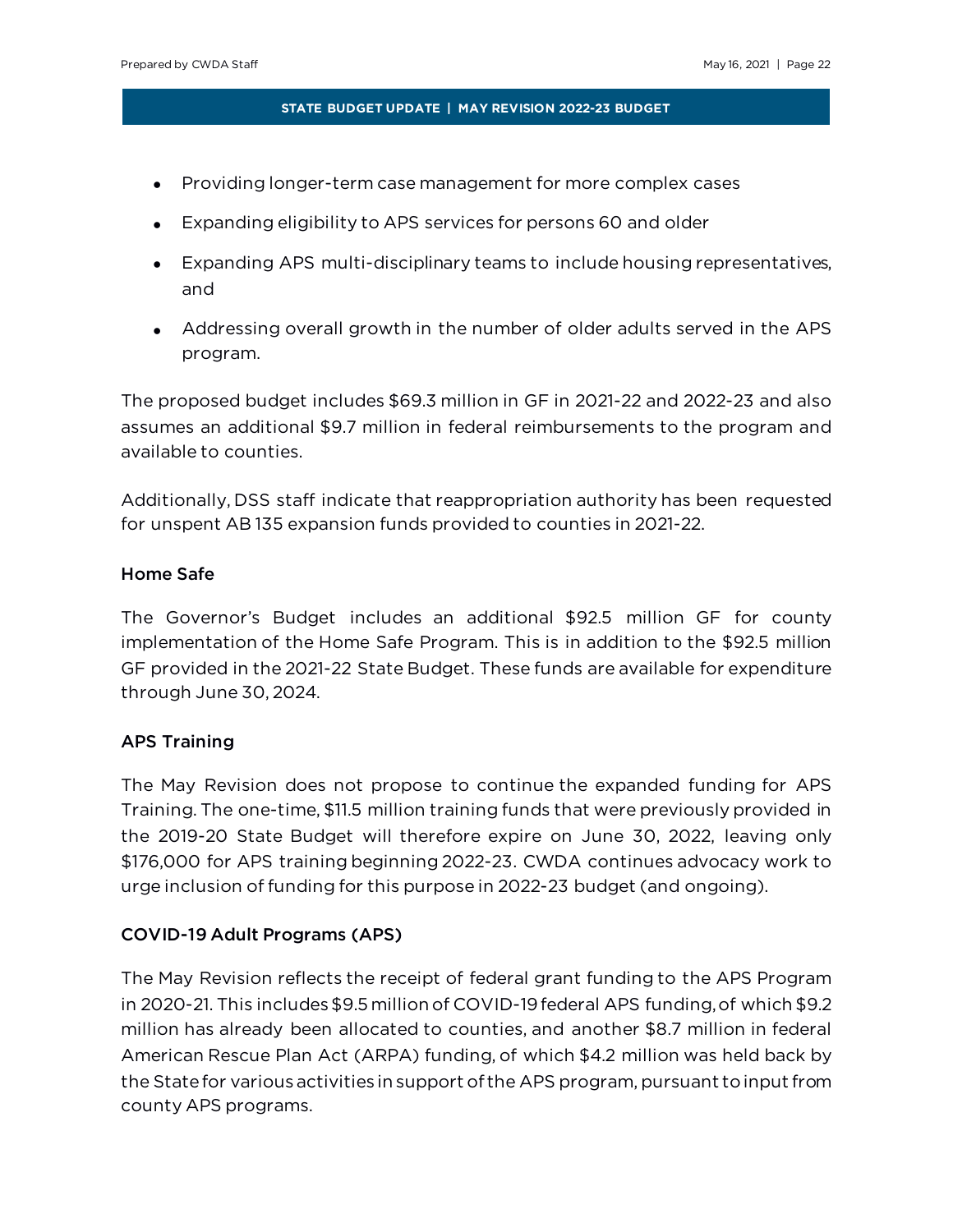# SUPPLEMENTAL SECURITY INCOME/STATE SUPPLEMENTAL PAYMENT (SSI/SSP)

## SSI/SSP Caseload and Grants

The May Revision provides \$9.1 billion (\$2.3 billion GF) in 2021-22 and \$8.9 billion (\$2.2 billion GF) in 2022-23 in basic costs for the SSI/SSP programs. Caseloads are projected to decrease by 3.5 percent in 2021-22 and another 1.7 percent in 2022-23. The federal cost-of-living adjustment of 5.9 percent for calendar year 2022, and a projected "escalation" COLA of 6.9 percent effective January 1, 2023.

The 5.9 percent federal SSI COLA and 24 percent SSP rate increase that took effect on January 1, 2022 brought the maximum SSI/SSP grant levels to \$1,040 per month for individuals and \$1.766 for couples. CAPI benefits are equivalent to SSI/SSP benefits. The estimated increased grants due to the 2023 federal COLA are \$30.17 for aged recipients, \$38.85 for blind recipients, and \$41.66 for disabled recipients.

# Housing and Disability Advocacy Program (HDAP)

The May Revision continues its ongoing investment of \$25 million GF for HDAP. In addition, the budget reflects the \$150 million in one-time, match-exempt funding provided in 2021-22, and \$150 million in one-time, match exempt funding for 2022- 23. Counties have until June 30, 2024 to expend these funds according to previous guidance issued by CDSS.

# AUTOMATION

The key automation projects appear to be funded at the levels needed to proceed as expected, except as noted below, based on the information currently available. Future budget updates will provide additional information as it becomes available.

## CMIPS II

The May Revision includes \$3.5 million in the current year, and \$2.2 million in the budget year to develop a system to allow IHSS recipients and providers to electronically sign and submit forms, a reduction of \$4.2 million from the Governor's January proposal due to updated cost estimates. The May Revision also includes \$4.5 million in the budget year to begin a 3-year, \$10.3 million change to replace an outdated database. The other CMIPS costs remain consistent with prior budgets.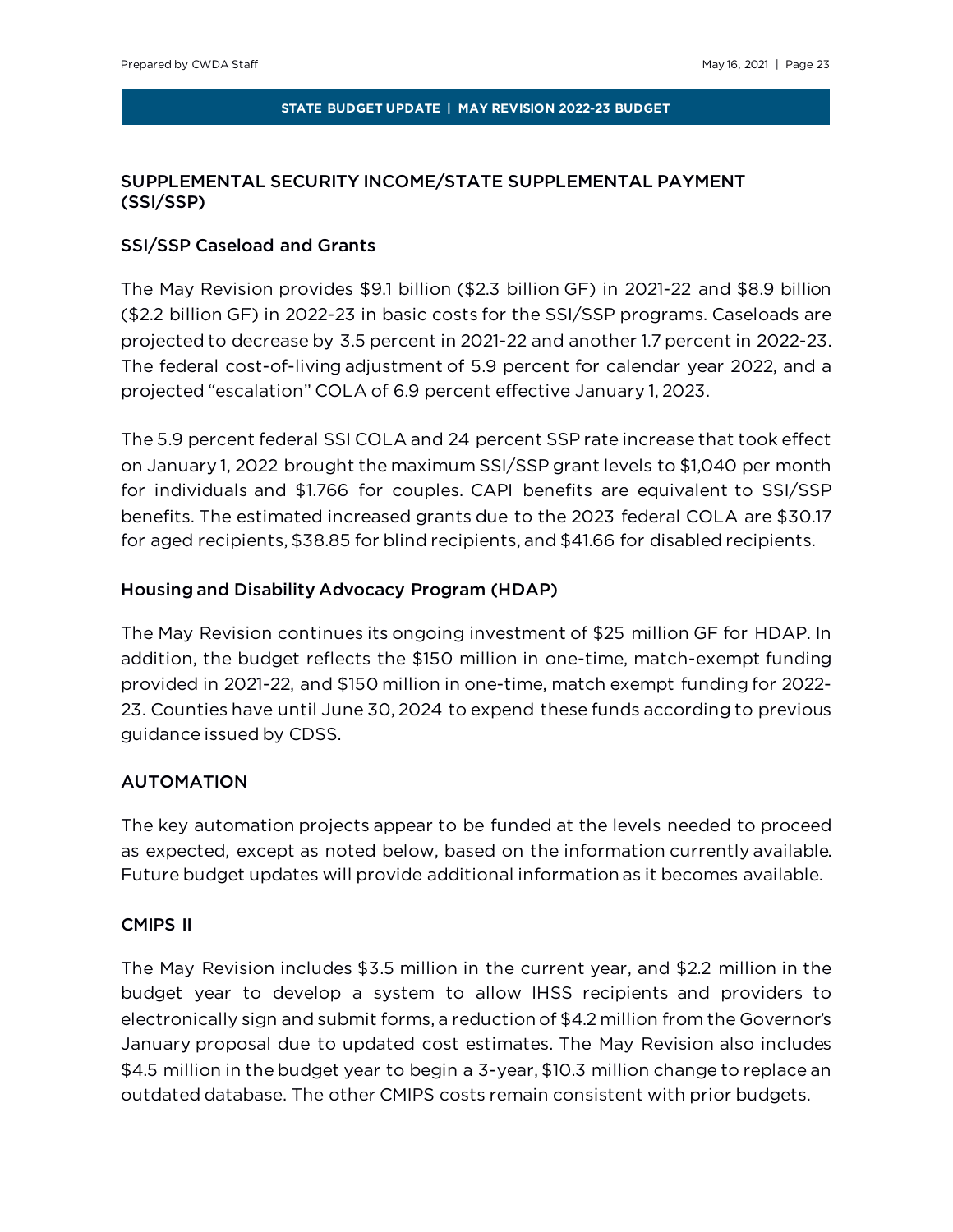## **CWS-CARES**

The May Revision reflects funding of \$71.2 million in the current year and \$108.4 million in the budget year, a reduction of \$47 million in the budget year from the Governor's January proposal. We are seeking additional information about the components of the reduction, which we believe includes funding for county participation. We anticipate that county participation will increase as development activities ramp up and CWDA will continue to monitor and advocate for sufficient funding for county allocations to cover the cost of this work. The CWS/CMS budget includes funding of \$1.5 million in each of the current year and budget year for the removal of duplicate data in CWS/CMS, to prepare for conversion to CARES.

## County Expense Claim Reporting Information System (CECRIS)

The CECRIS project, which will replace the existing County Expense Claim, has begun implementation. The May Revision continues to reflect funding of \$2.1 million for the current year, and \$44,000 for the budget year. Due to increased costs and project delays, the originally planned work to update the County Assistance Claim database is now anticipated to be accomplished via a separate project.

#### Appeals Case Management System (ACMS)

The May Revision shifts \$200,000 for implementation of Multi-Factor Authentication, in compliance with federal requirements, from the current year to the budget year. The May Revision continues to reflect ongoing annual maintenance and operations funding of \$900,000 for the current year and the budget year.

## Electronic Benefits Transfer

The May Revision reflects a small increase in EBT project funding, to \$35.7 million in the budget year, due to vendor cost adjustments. The May Revision also contains a significant increase in funding for reimbursement of cash benefit theft, from \$735,000 in the Governor's January proposal to \$15.1 million for the current year, and \$12 million for the budget year, in response to a substantial increase in theft beginning in November 2021. This increase only accounts for reimbursement according to current policy and does not reflect any policy changes in the frequency or process by which customers can be reimbursed. The upcoming implementation of Card Verification Values (CVV) should help to reduce theft from scams but will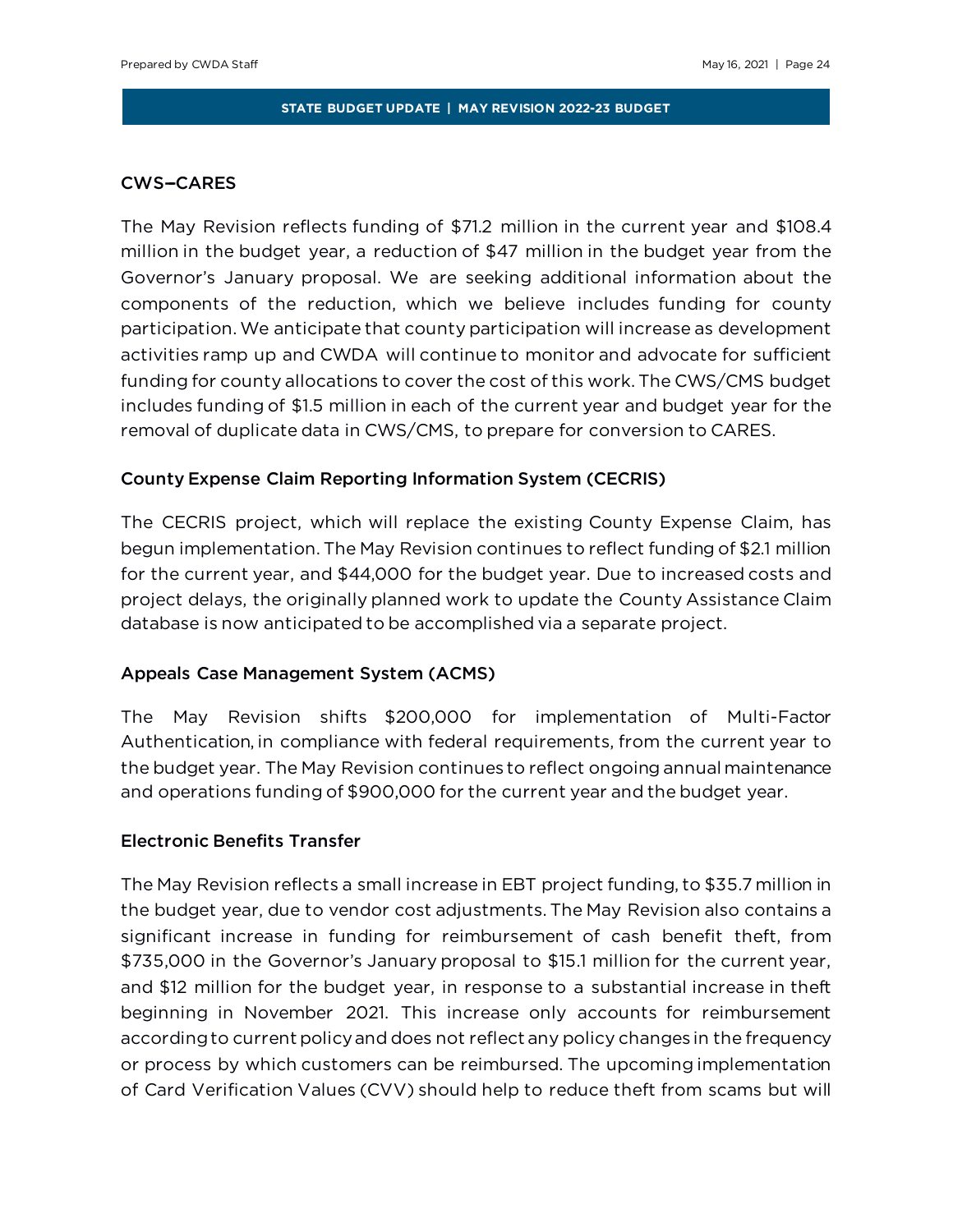unfortunately not address theft from skimming.

# Pandemic EBT (P-EBT)

The May Revision contains \$101.3 million for automation costs to support the issuance of additional phases, through the 2021-22 school year, of Pandemic EBT benefits in the current year, and \$12.8 million in the budget year.

# California Fruit and Vegetable EBT Pilot

The May Revision reflects current-year funding of \$1.6 million for changes to the EBT system to support this pilot, which will provide supplemental benefits through the EBT system for purchases of California-grown fresh fruits and vegetables in three retail environments. This pilot was designed to occur between the retailers and the EBT system and will not require any SAWS changes. The May Revision includes \$2.2 million in the current year to support retailers in making system modifications, thirdparty administration, and outreach. The pilot was further delayed and is now expected to begin in the budget year, with funding of \$4.2 million available to support the supplemental benefits.

# Medi-Cal Enterprise Systems Modernization

The Administration has proposed adding five additional positions for Medi-Cal Enterprise Systems Modernization work and \$19.7 for limited term contracts to support work on California Automated Recovery Management (CalARM), Behavioral Health Modernization (BHM), and Support, Strategy and Architecture Planning for Medi-Cal Enterprise System (MES) Modernization. CWDA has been seeking additional information from DHCS regarding where MEDS Modernization fits in to the overall plans to develop the MES Modernization strategy and architecture. MES Modernization subsumed the prior MEDS Modernization project. Modernization of the MEDS system is expected to be incorporated as a part of this larger enterprise system.

# Global Telephonic Signature Solution (GTSS)

The May Revision shifts the current year funding of \$5 million to the budget year, for a total of \$6 million in budget year funding for CWDA's GTSS initiative, in which CalSAWS will develop, deploy, and maintain a simple, standalone telephonic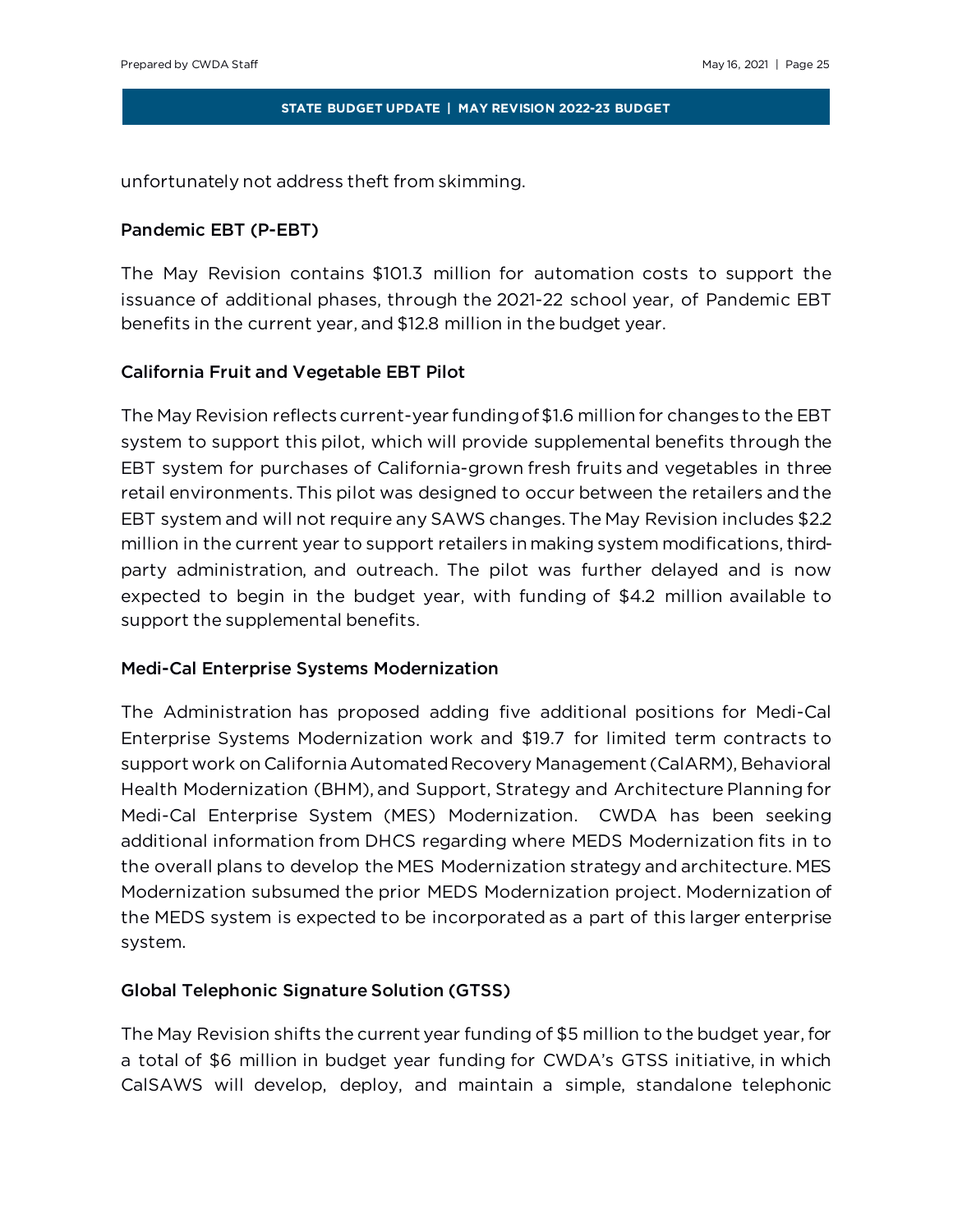signature solution until integrated solutions are available in CalSAWS, CMIPS, and CWS-CARES.

# CalSAWS

The May Revision includes the anticipated funding to support the CalSAWS project in both the current year (\$270.8 million) and budget year (\$351.6 million). The funding has been decreased in the current year, and increased in the budget year, to reflect the changes in the Implementation Advance Planning Document Update approved in January 2022.

The May Revision includes premise funding for numerous anticipated policy changes as well as several newly proposed items. Some of the newly proposed items from CDSS, specifically the revisions to the Disaster CalFresh application, the CalFresh recertification, and the Stage One notice to providers will require further discussion with the Department and the SAWS and may require adjustments to the estimates and/or implementation timing. Similarly, CWDA and the SAWS will engage with DHCS so that the necessary SAWS premise funding for previously proposed DHCS policy changes, such as the Medi-Cal expansion for all Californians regardless of immigration status and changes to the 90-day cure period, is incorporated into the budget. CWDA will continue to work with the Administration and the SAWS to ensure SAWS automation impacts, costs, and timing, and the resultant impacts on county workload, are considered as various policies are discussed with the Legislature.